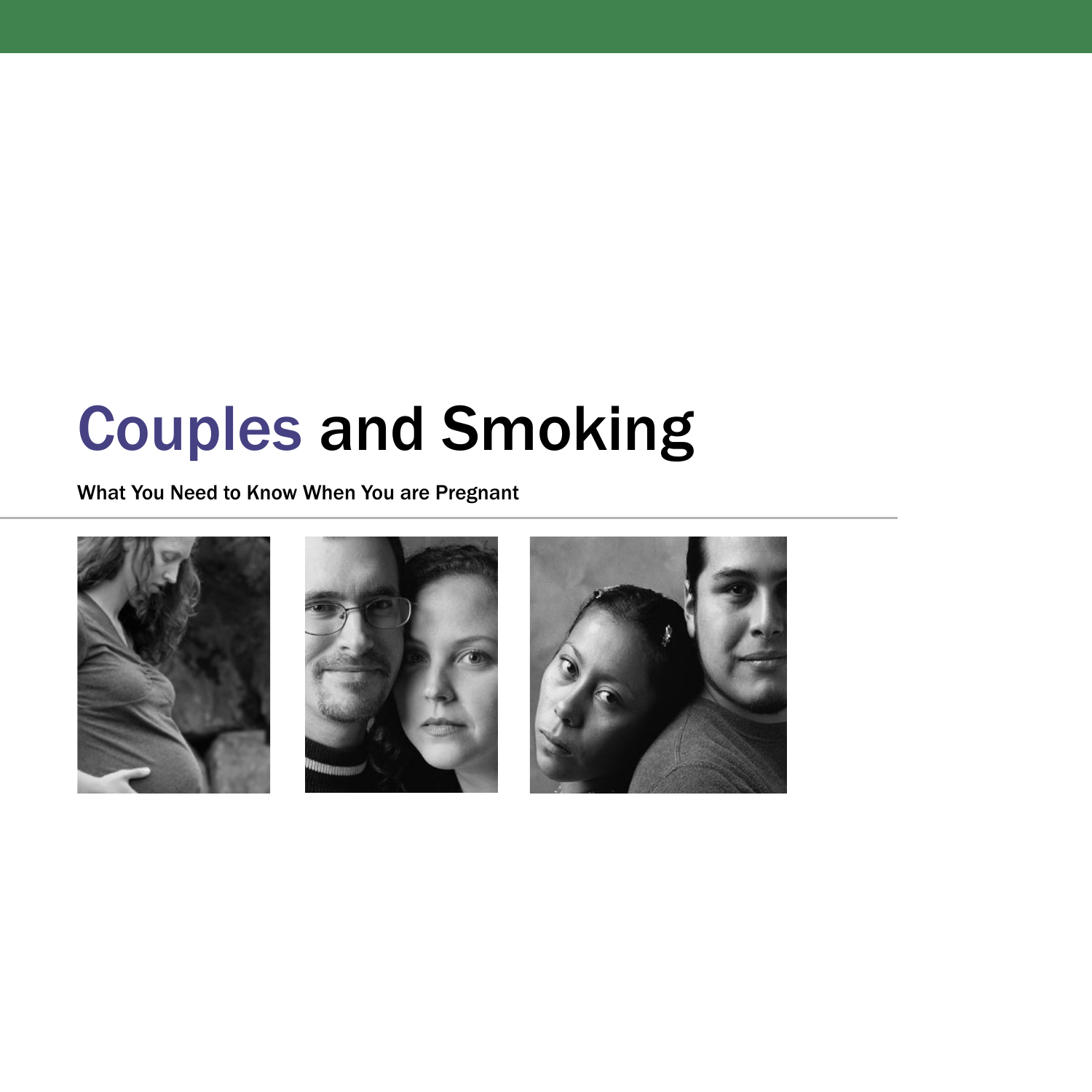Couples and Smoking: What You Need to Know When You are Pregnant

Centre for Healthy Living and Chronic Disease Prevention University of British Columbia Okanagan Kelowna, BC

NEXUS - Researching the Social Contexts of Health Behaviour University of British Columbia Vancouver, BC

British Columbia Centre of Excellence for Women's Health Vancouver, BC

The British Columbia Centre of Excellence for Women's Health and its activities and products have been made possible through a financial contribution from Health Canada. The views expressed herein do not necessarily represent those of Health Canada.

> ISBN 978-1-894356-61-9 Copyright BCCEWH 2008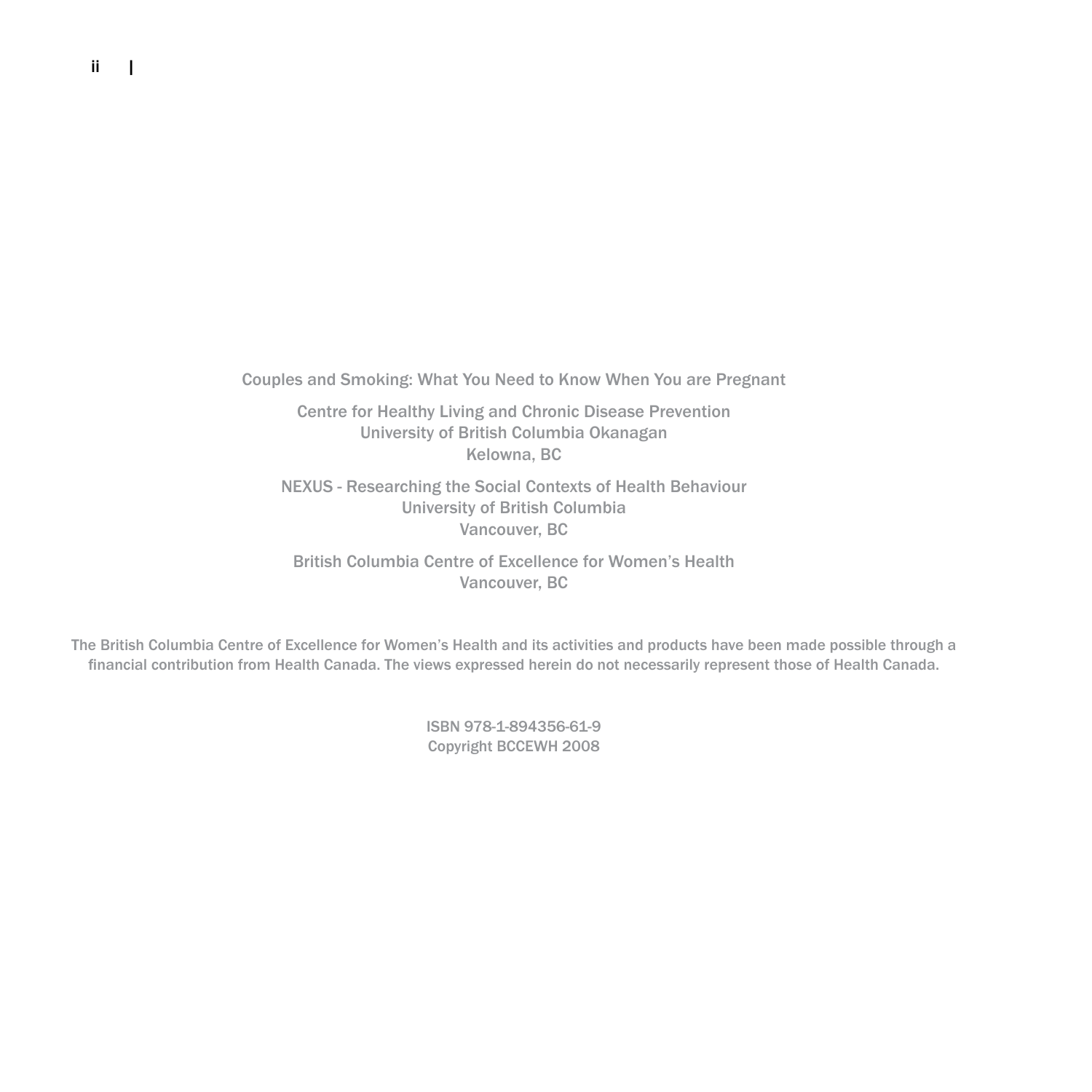# **Contents**

| What are TRIPs? 3                                                        |  |  |  |
|--------------------------------------------------------------------------|--|--|--|
| Knowing Your TRIPs 5                                                     |  |  |  |
| <b>Identifying the TRIPs</b><br>in Your Relationship during Pregnancy. 6 |  |  |  |
| Pregnancy and Compelled Tobacco Reduction 9                              |  |  |  |
| Frequently Asked Questions 12                                            |  |  |  |
| Pregnancy and Smoking Cessation Resources 16                             |  |  |  |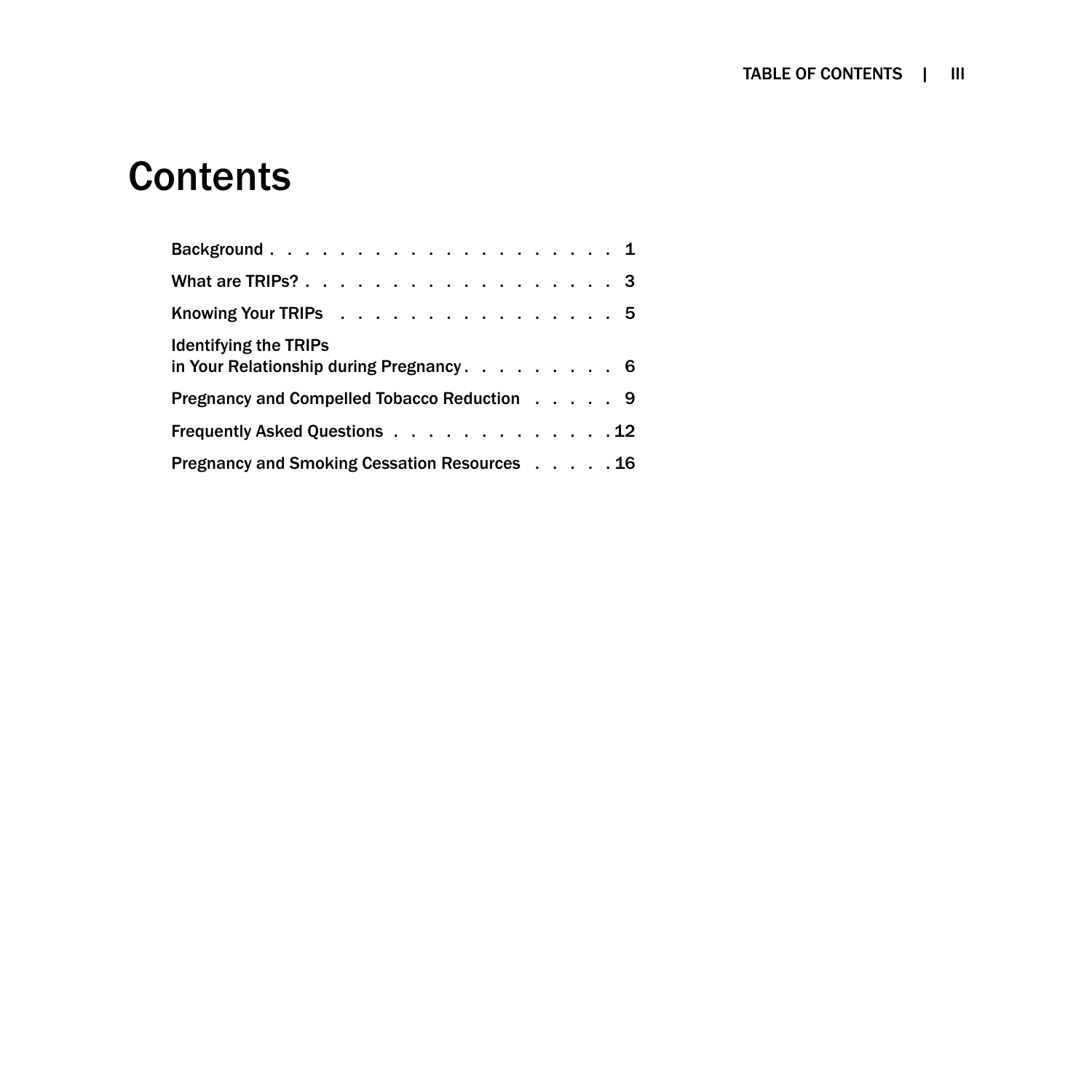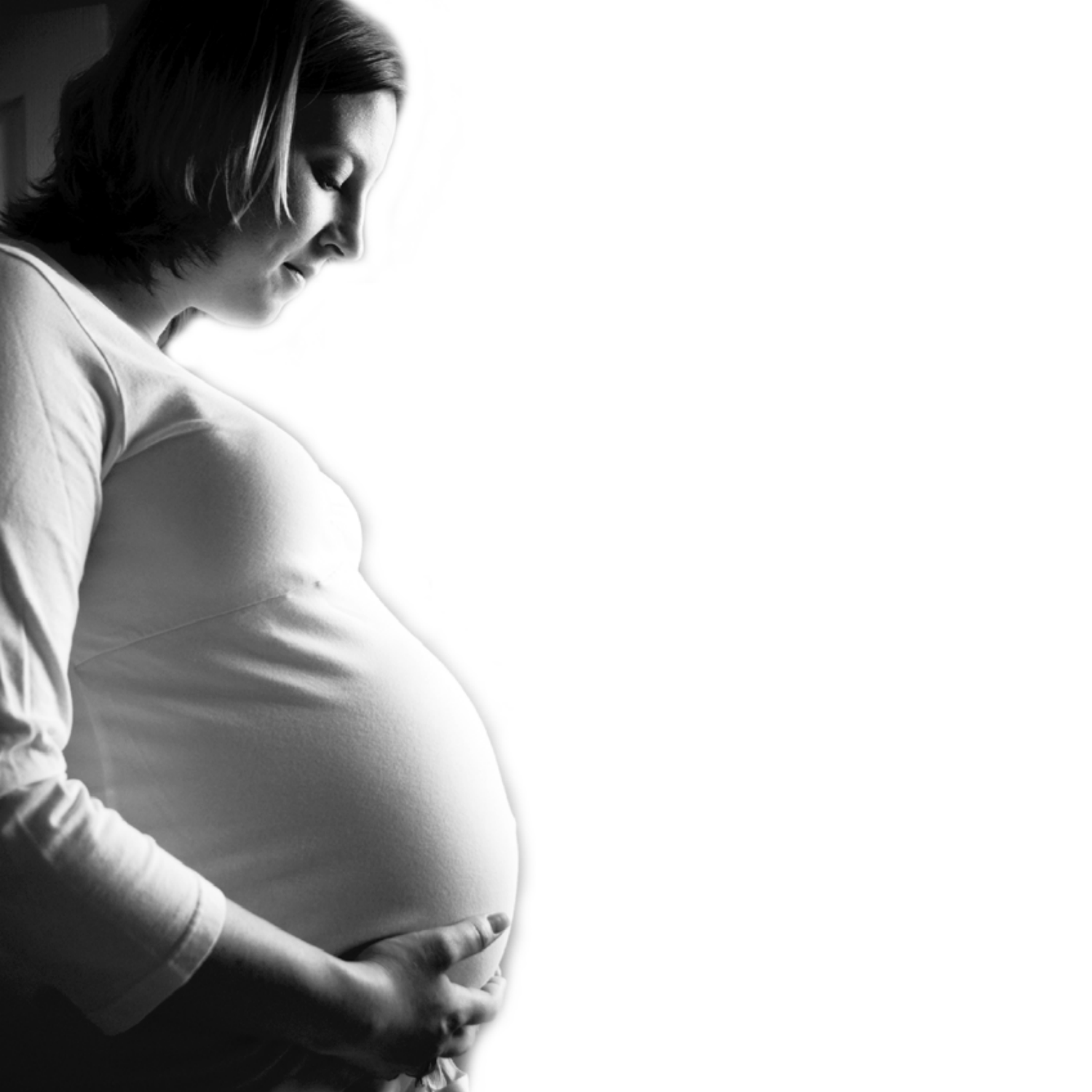# Background

This is a self-help booklet for pregnant women who smoke. In this booklet you will learn how routines, habits, and ways of interacting with your partner influence smoking. Understanding how smoking is influenced by others and everyday routines is an important first step in changing smoking behaviours. If you decide to reduce or stop smoking, you can use this booklet along with other resources to support you in reaching your goals.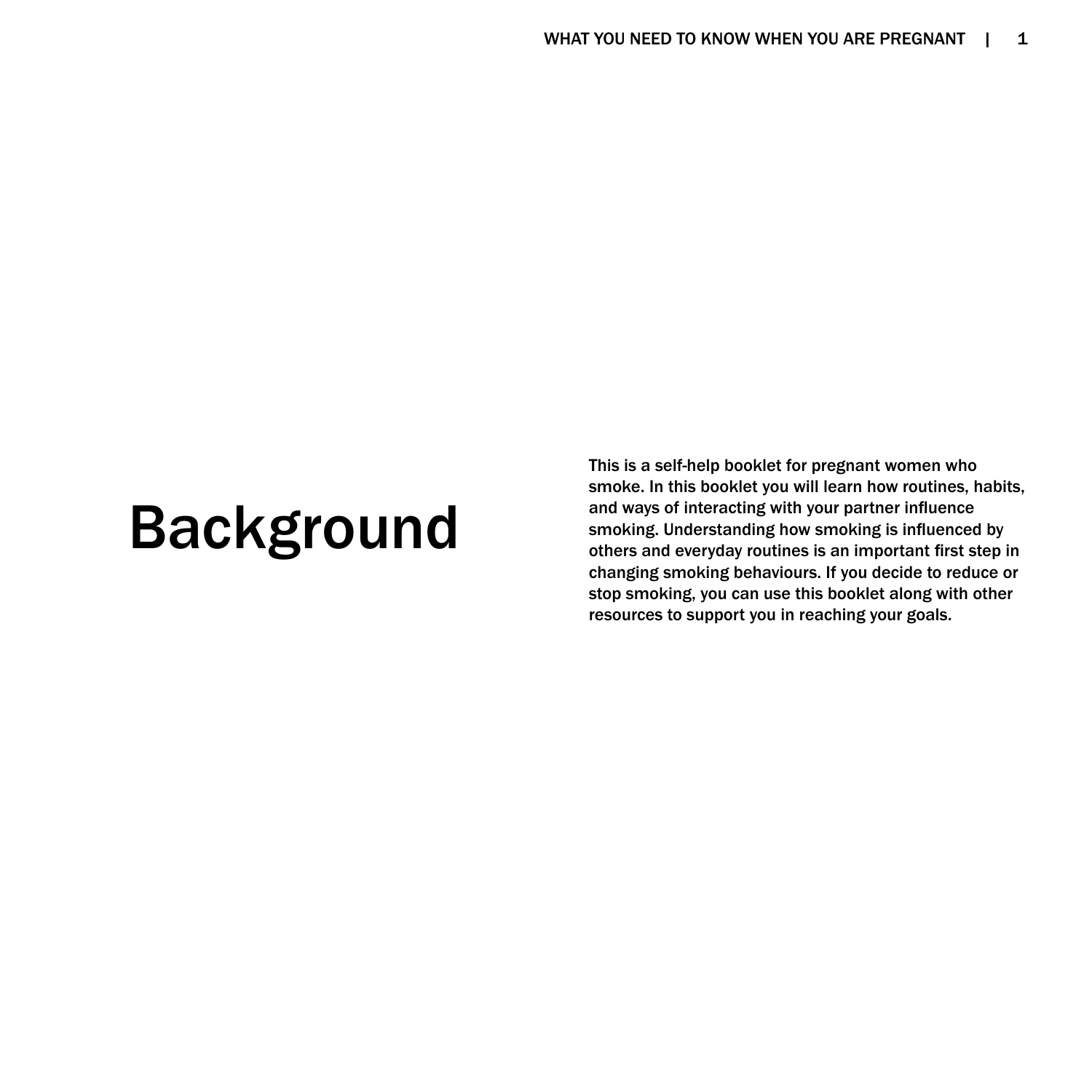# Making Changes

Ever notice how sometimes what you do or the way you think is impacted by others? The decisions we make around our health are no different – they are also influenced by other people in our lives. For example, if exercise is a routine part of the lives of others in your household, chances are it will be important to you too. When women become pregnant, many reconsider their health behaviours and try to make changes. Some women think about reducing or stopping their smoking. Before you start trying to change your smoking, it is important to understand how smoking is influenced by routines and habits shared with others in your household.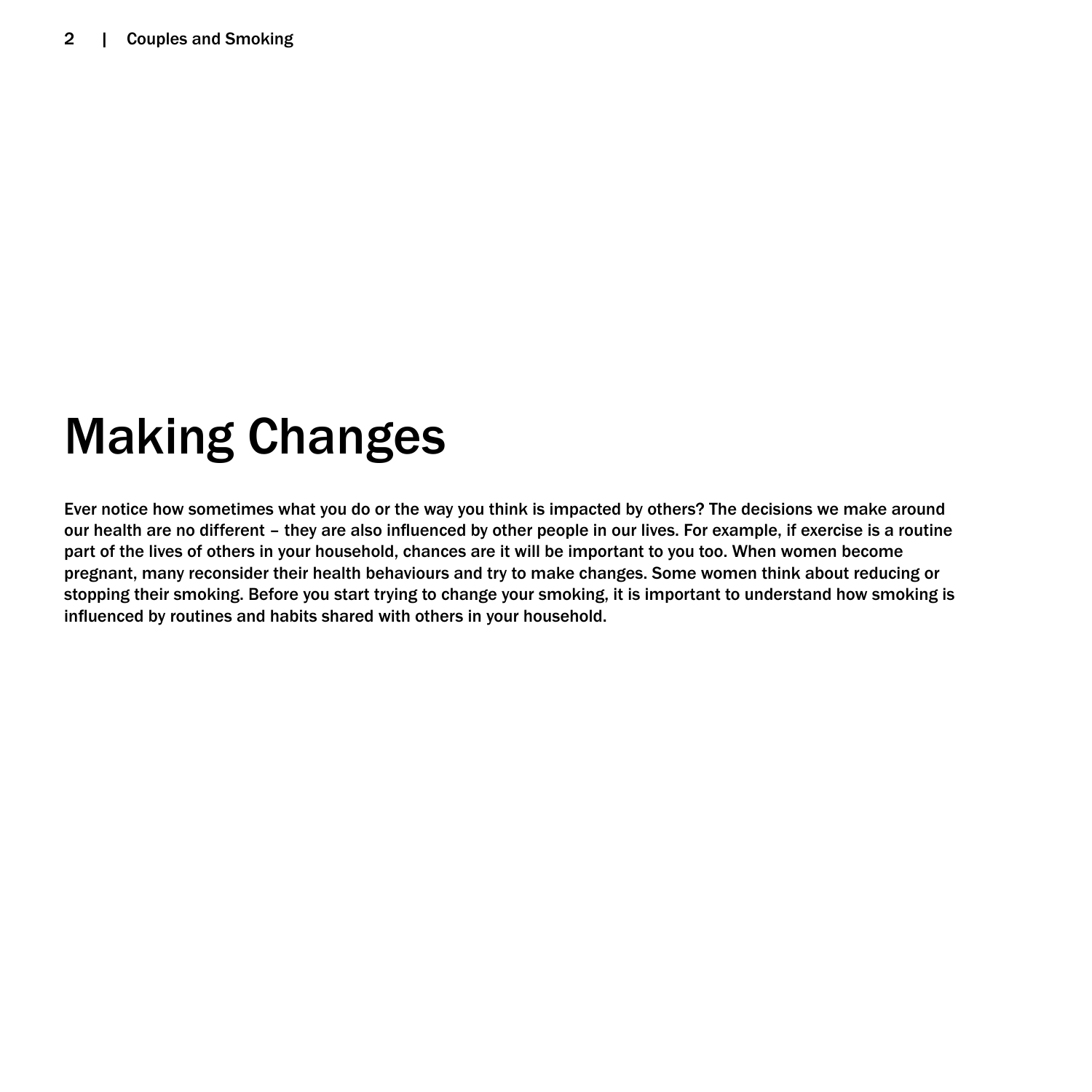# What are TRIPs?

TRIPs stands for Tobacco Related Interaction Patterns. These ways of relating to each other are created over time and vary from couple to couple. When couples come together, habits and routines are developed that include smoking. This happens whether both members of the couple or only one person smokes. TRIPs are reflected in:

- the way you talk to your partner about smoking (or whether you talk about it at all);
- where you or your partner smoke and don't smoke (indoors, outdoors, in the car);
- when you smoke and when you don't smoke;
- what situations are okay or not okay for you to smoke in;
- who you smoke with (your partner, co-workers, friends, or alone);
- any rituals you have with your partner around smoking (taking turns, lighting each other's cigarettes, sharing a cigarette).

TRIPs become part of every couple's daily life and are often taken-for granted. Researchers have found that couples usually develop one of three types of TRIPs: accommodating, disengaged, and conflictual.

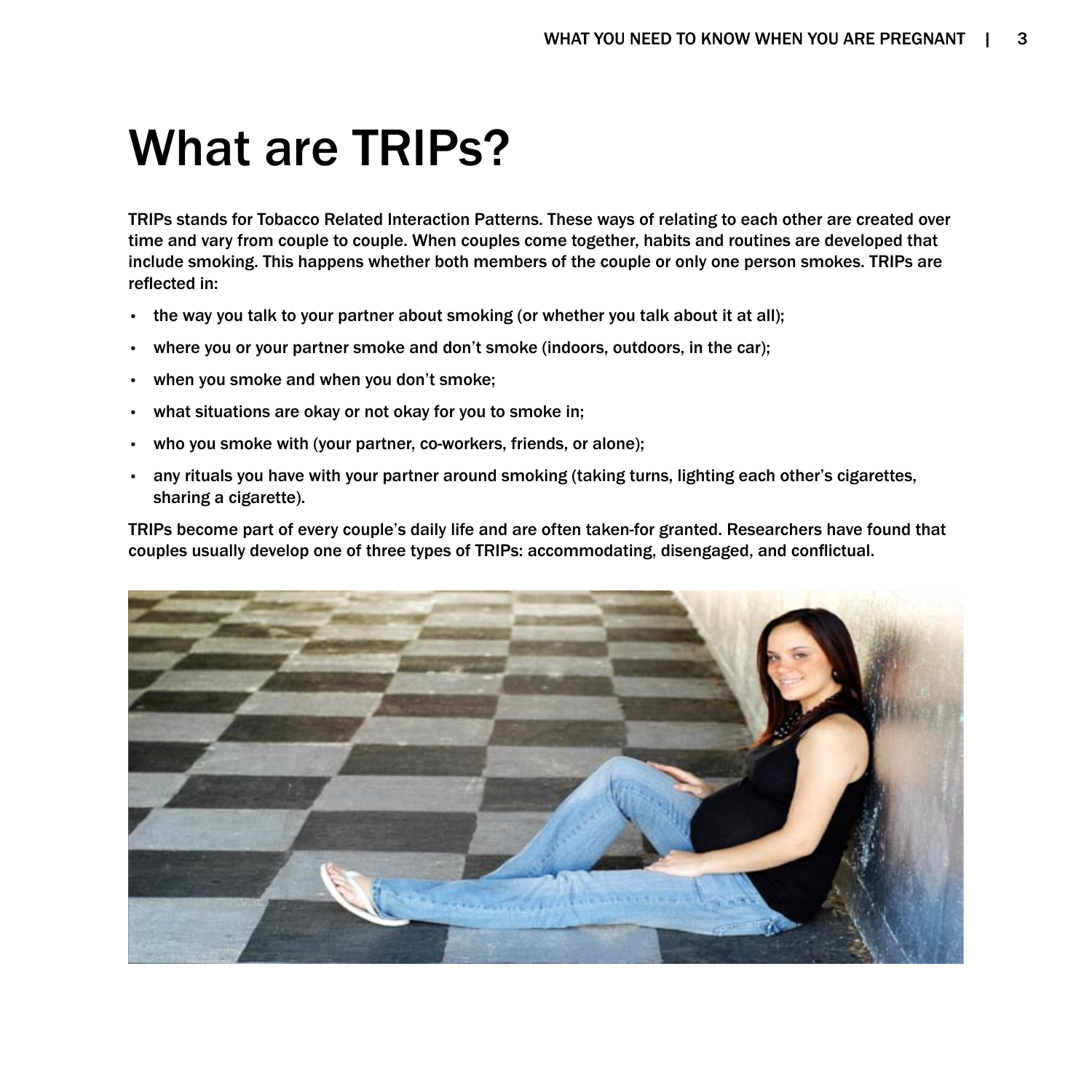### Do you recognize yourself and your partner in any of the following three descriptions?

#### Vignette 1 Accommodating

The accommodating TRIP describes couples who treat smoking as acceptable and find ways to create opportunities to smoke.

Even though Dave doesn't smoke, he accepts that Eve enjoys smoking and that it helps Eve relax. He doesn't mind stopping at the corner store to buy her cigarettes on their morning commute to work. Smoking is her chance to unwind, relieve stress and be social. Eve's favourite cigarette is the after dinner cigarette. She usually cooks and after dinner Dave does the dishes so she can sit down, put her feet up, and forget about the day by reading a book and enjoying a smoke.

#### Vignette 2 Disengaged

The disengaged TRIP describes couples who treat smoking as an individual choice and usually smoke separately from each other.

Michelle rarely speaks to Tom about smoking or cigarettes. Both feel smoking is no one else's business, so there is no reason for them to talk about it. They both smoke as a break from work, with co-workers or when they are hanging out with their friends. Michelle has her favourite brand and she buys her own cigarettes. She and Tom both smoke in the evening, but usually not together.

#### Vignette 3 **Conflictual**

The conflictual TRIP describes couples for whom smoking creates tension in their relationship and sometimes arguments.

Jen's partner Mitch doesn't smoke and constantly complains about her smoking. She doesn't like it when Mitch tells her that she 'stinks.' Sometimes he refuses to kiss her until after she brushes her teeth. She feels his behaviour is insulting and feels hurt by it. Whenever possible, she does her smoking with her own friends, away from Mitch, so she can smoke in peace.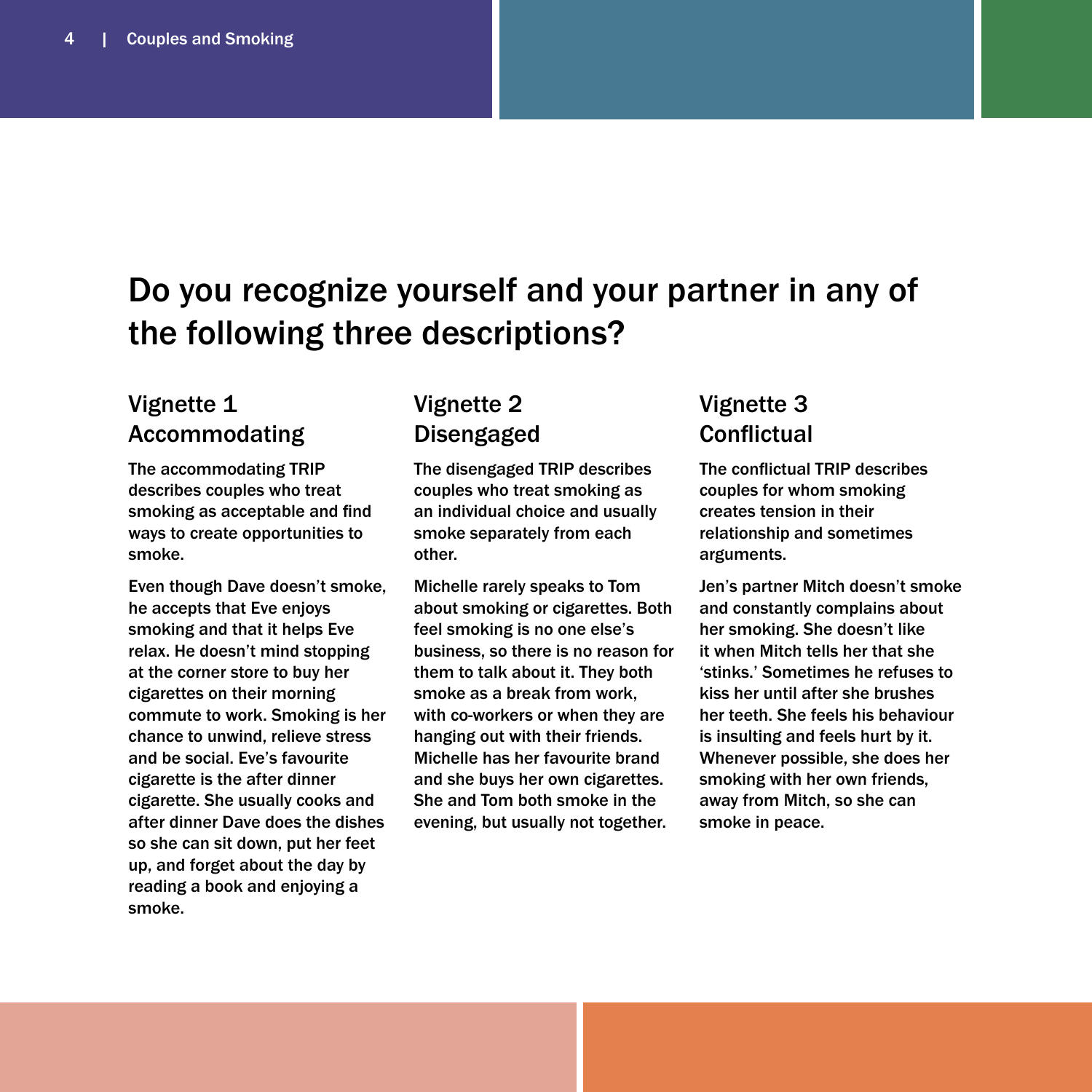# Knowing Your TRIPs

Knowing your TRIPs in your relationships is beneficial because it:

- Helps you think about how your day-to-day activities as a woman and as a couple influence your smoking;
- Helps you understand how you and your partner interact about smoking;
- Helps you understand how other people influence your smoking;
- Helps you think about what you need to do to change your smoking.

Knowing your TRIPs gives you tools and ways of talking about smoking.

- You can talk about what is happening.
- You can talk about how different habits and household routines influence your smoking.
- You can talk about the kind of support you would like to reduce or stop smoking.

#### $T = Tobacco$   $R = Related$  I = Interaction  $P = Pattern$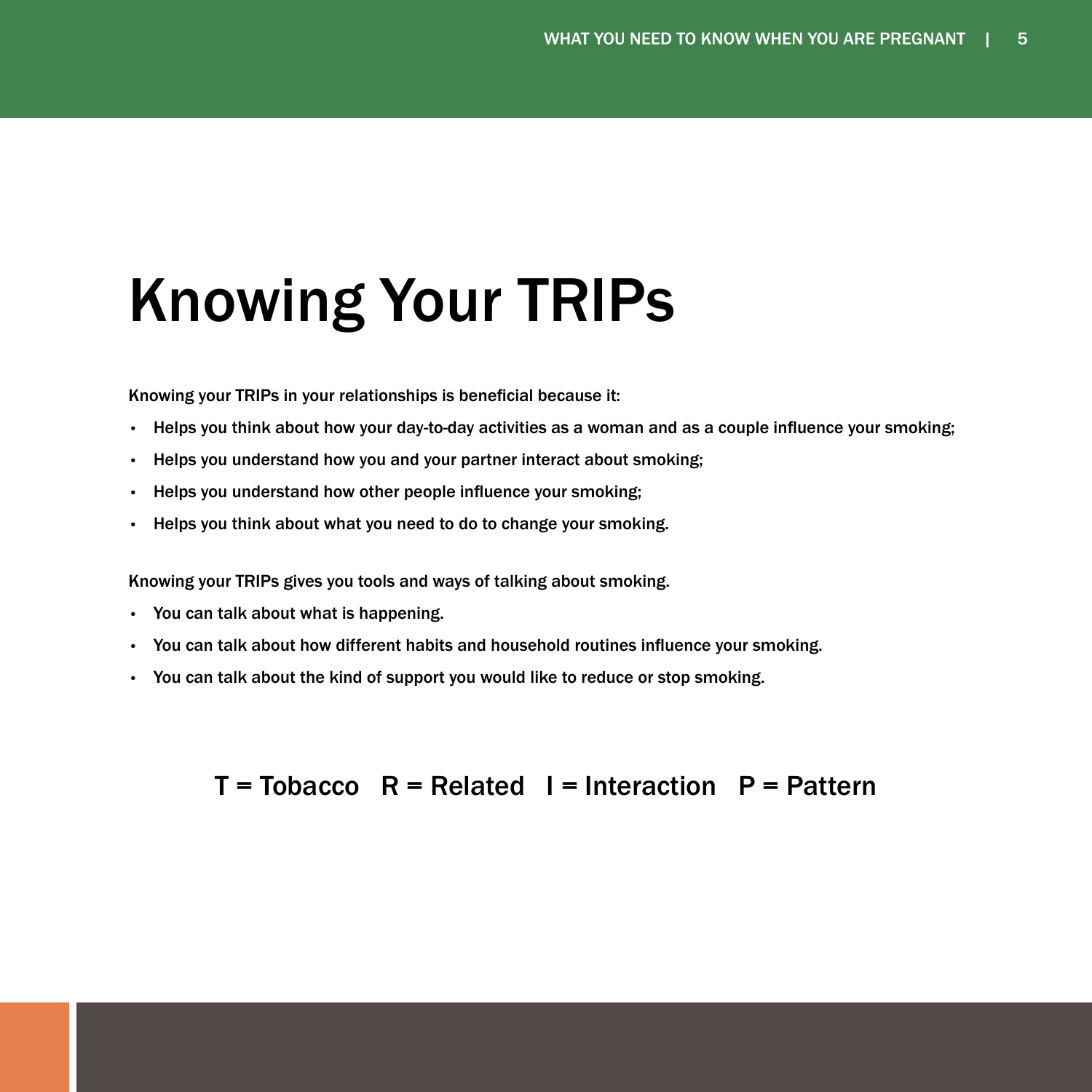# Identifying the TRIPs in Your Relationship during Pregnancy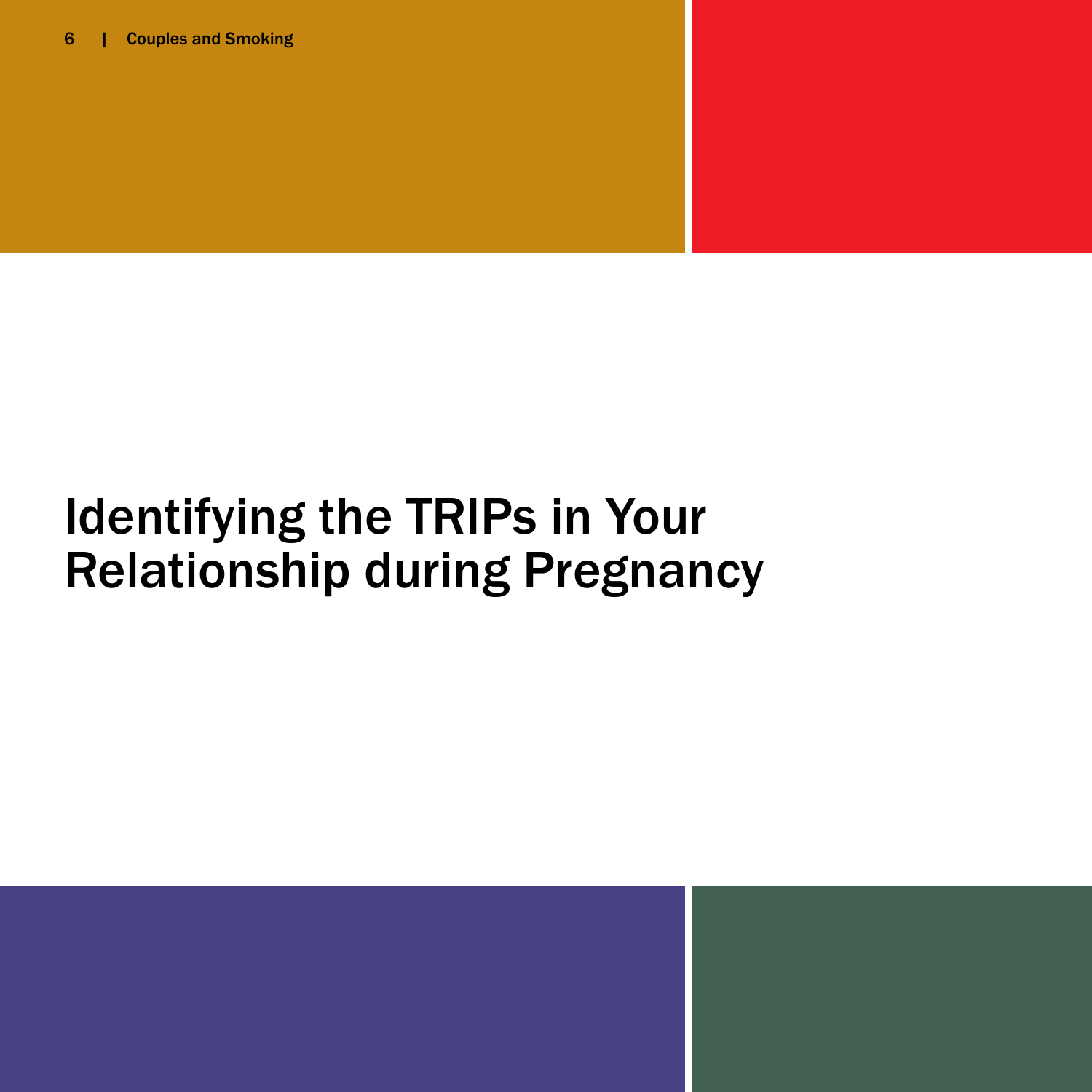## The following questions will help you identify what kind of TRIPs influence you and your partner.

1. Which of the following best describes you and your partner's general way of handling smoking?

a) We usually treat smoking as an individual choice and feel no need to talk about smoking.

b) For us, smoking is a on-going source of tension and sometimes disagreements.

c) We usually talk openly about smoking issues and easily come to agreements about smoking.

\_\_\_\_\_\_\_\_\_\_\_\_\_\_\_\_\_\_\_\_\_\_\_\_\_\_\_\_\_\_\_\_\_\_\_\_\_\_\_\_\_\_\_ \_\_\_\_\_\_\_\_\_\_\_\_\_\_\_\_\_\_\_\_\_\_\_\_\_\_\_\_\_\_\_\_\_\_\_\_\_\_\_\_\_\_\_

d) Other (Please describe.) \_\_\_\_\_\_\_\_\_\_\_\_\_\_\_\_\_\_\_\_

3. Which of the following best describes how, after an attempt to quit, you and your partner handle slips and returning to smoking?

a) It's not a problem because smoking is seen as each person's choice or right.

b) It's a problem that is a on-going challenge in our relationship.

c) It's a minor problem that is easily addressed because each person moderates their position on smoking to preserve the relationship.

\_\_\_\_\_\_\_\_\_\_\_\_\_\_\_\_\_\_\_\_\_\_\_\_\_\_\_\_\_\_\_\_\_\_\_\_\_\_\_\_\_\_\_ \_\_\_\_\_\_\_\_\_\_\_\_\_\_\_\_\_\_\_\_\_\_\_\_\_\_\_\_\_\_\_\_\_\_\_\_\_\_\_\_\_\_\_

d) Other (Please describe.) \_\_\_\_\_\_\_\_\_\_\_\_\_\_\_\_\_\_\_\_

2. Which of the following best describes the pattern you and your partner have for obtaining cigarettes in your household?

a) We generally expect anyone who smokes to buy and smoke their own cigarettes.

b) Buying cigarettes is only done by one of us and is done almost secretly because it starts arguments.

c) Regardless of whether or not we both smoke, we usually take turns buying cigarettes for each other.

\_\_\_\_\_\_\_\_\_\_\_\_\_\_\_\_\_\_\_\_\_\_\_\_\_\_\_\_\_\_\_\_\_\_\_\_\_\_\_\_\_\_\_ \_\_\_\_\_\_\_\_\_\_\_\_\_\_\_\_\_\_\_\_\_\_\_\_\_\_\_\_\_\_\_\_\_\_\_\_\_\_\_\_\_\_\_

d) Other (Please describe.) \_\_\_\_\_\_\_\_\_\_\_\_\_\_\_\_\_\_\_\_

4. Have you noticed any changes in tobacco-related interactions with your partner since you became pregnant? If yes, please describe.

\_\_\_\_\_\_\_\_\_\_\_\_\_\_\_\_\_\_\_\_\_\_\_\_\_\_\_\_\_\_\_\_\_\_\_\_\_\_\_\_\_\_\_\_\_

#### KEY

.. If you checked mostly *a's*, then you and your partner tend to have a disengaged TRIP.

.. If you checked mostly *b's,* then you and your partner tend to have a conflictual TRIP.

.. If you checked mostly *c's,* then you and your partner tend to have an accommodating TRIP.

.. If you had a mix of answers, then you might be a couple whose interactions related to tobacco are different at different times. Pregnancy is a time when interactions that involve smoking might change.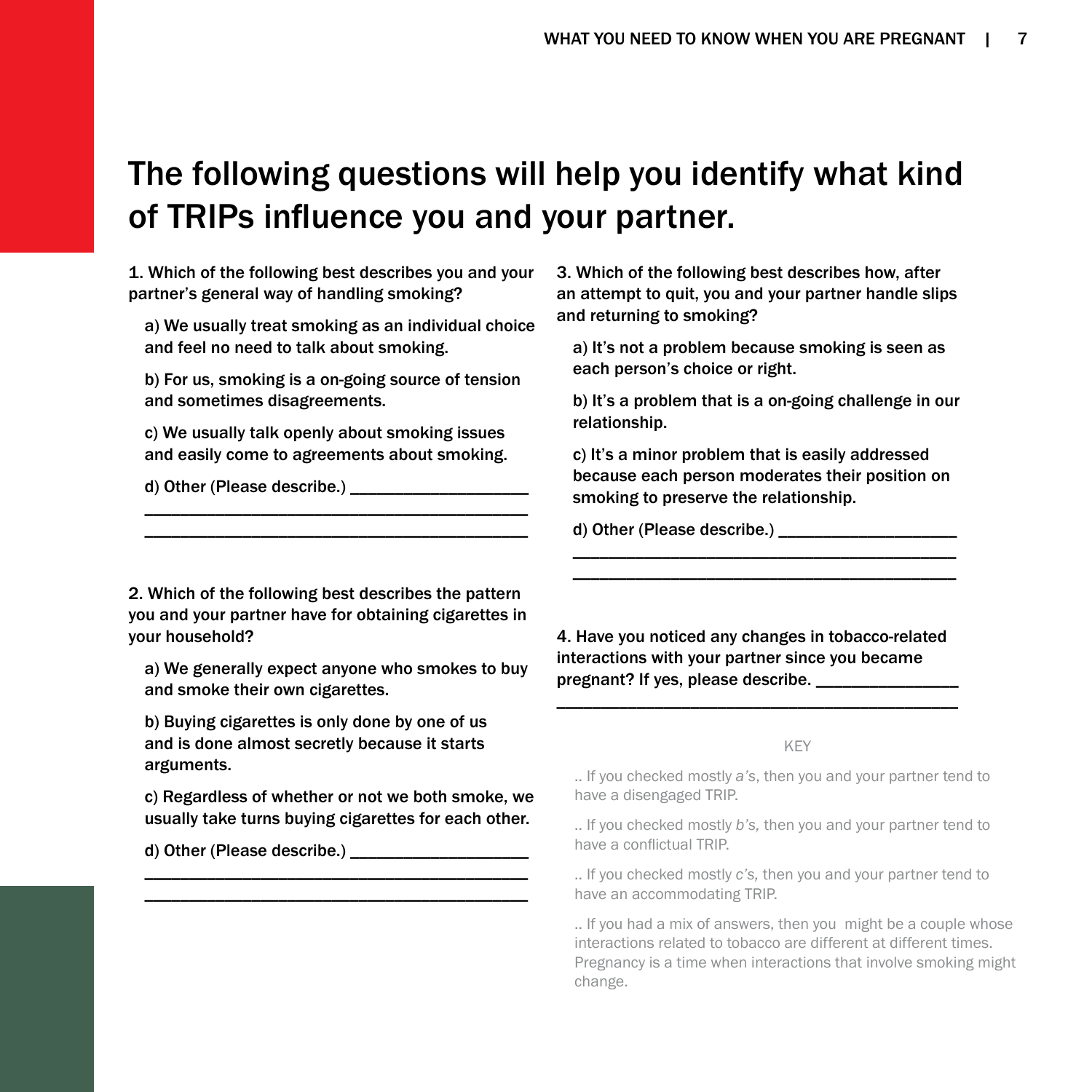

Understanding compelled tobacco reduction . . .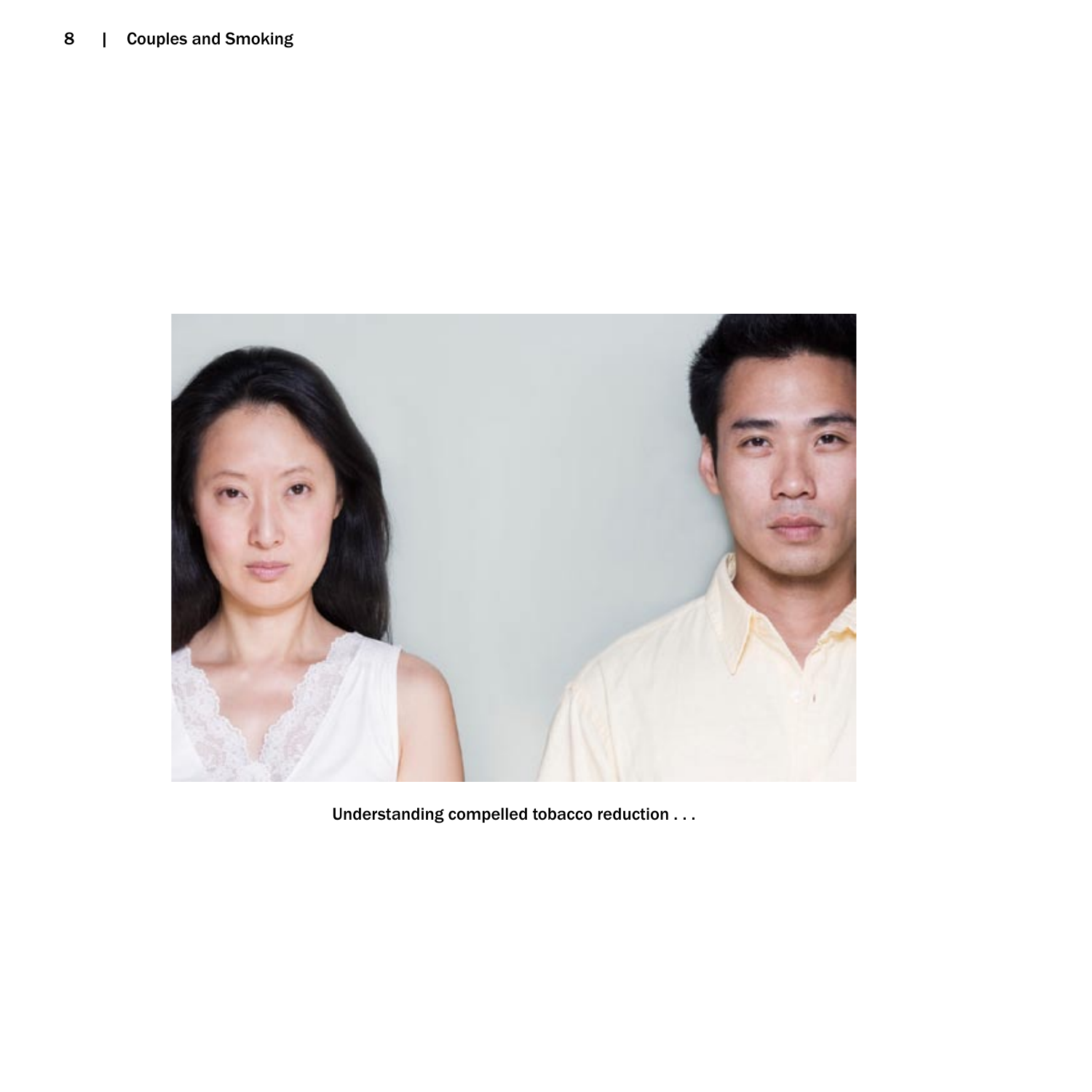# Pregnancy and Compelled Tobacco Reduction

Research has shown that women feel intense pressure to stop smoking when they become pregnant. This pressure comes from partners, family members, the media, etc. Pregnant women who are unable to reduce or stop smoking often feel guilty and ashamed about their smoking. While more women are quitting when they become pregnant, approximately 70 percent of women resume after they give birth. For these women, reduction during pregnancy is often not truly voluntary; many have undergone what researchers refer to as "compelled tobacco reduction."

The following journal entry shows an example of how compelled tobacco reduction was experienced by one woman.

*Dear Diary, My sister has been telling me again, "You know you should quit smoking, you're pregnant and blah blah blah." Between her and the others – Sigh! It's so frustrating and I don't want to feel frustrated NOW. I* just kind of – I don't know – brushed it off – like: that's nice – it's good you feel that way! I don't know. I *mean, honestly I knew I should quit smoking, it didn't really matter how many people told me. It's obvious it's bad. I'm quite aware of that. I just wish people would quit bugging me – I'm standing outside with this huge belly and you know – obviously pregnant and I have a cigarette hanging out of my mouth – I do feel kind of stupid. Everyone is bugging me. It was probably only a couple of weeks after I discovered that I was pregnant that Nathan was definitely trying to encourage me to quit smoking. I know, I should – and I did cut down on smoking. It was definitely something I was trying to do right away.*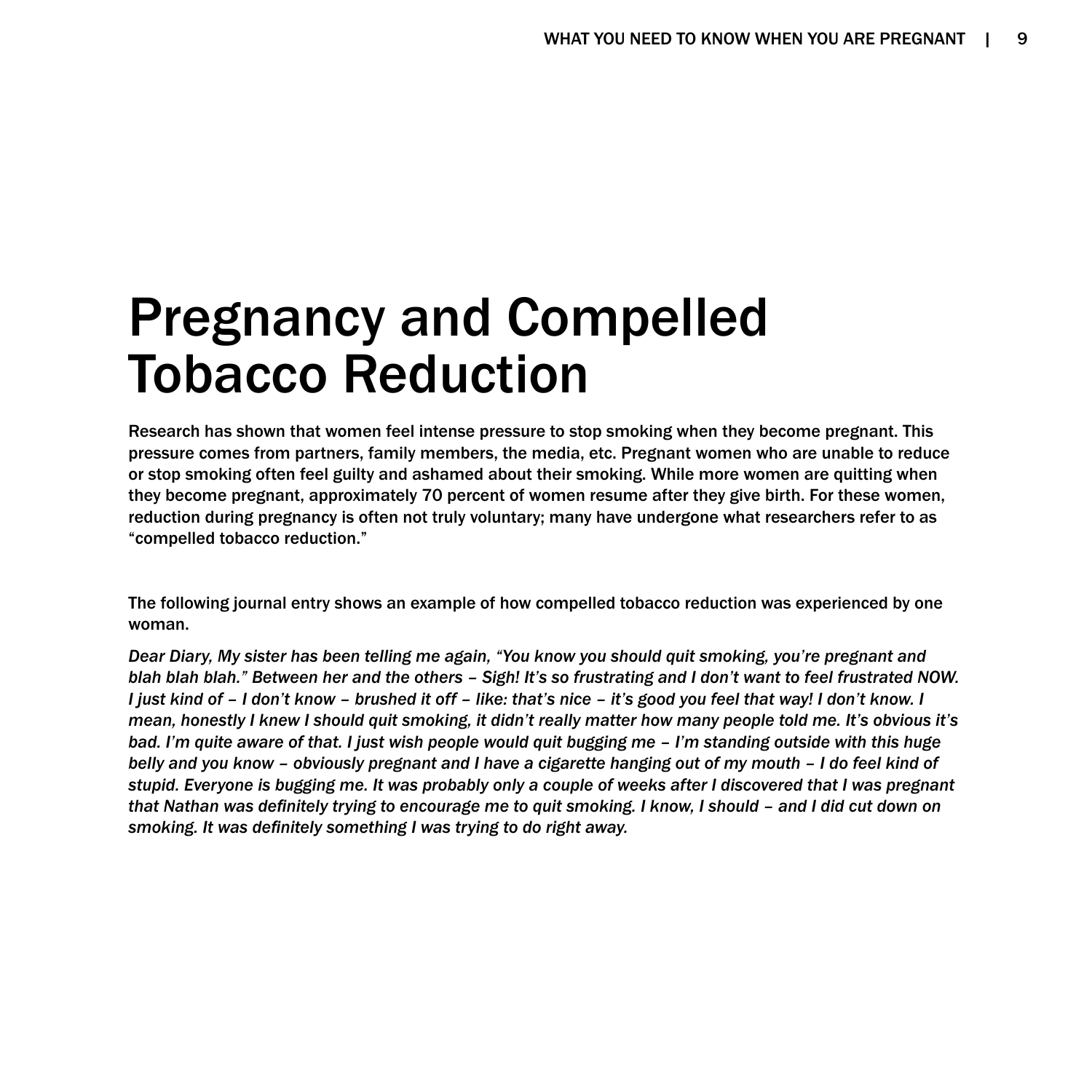

## How Compelled Tobacco Reduction Influences TRIPs

- Pregnancy is a time when couples experience a lot of changes, including changes in their habits and routines. Sometimes these changes include the ways that they relate to each other about smoking (their TRIPs).
- Compelled tobacco reduction can influence a couple's relationship.
- It's your decision if you want to smoke, reduce or quit. However, it's helpful to remember that your ability to make changes to your smoking is partly influenced by the routines you have with your partner.
- Smoking affects your health. So does the way you feel about yourself, the way you deal with stress and your overall sense of well-being. How your partner influences these factors can also contribute to your health.
- If smoking is an issue that increases conflict in your relationship, you need to talk to someone about this (such as your doctor, a friend, or a relationship counsellor).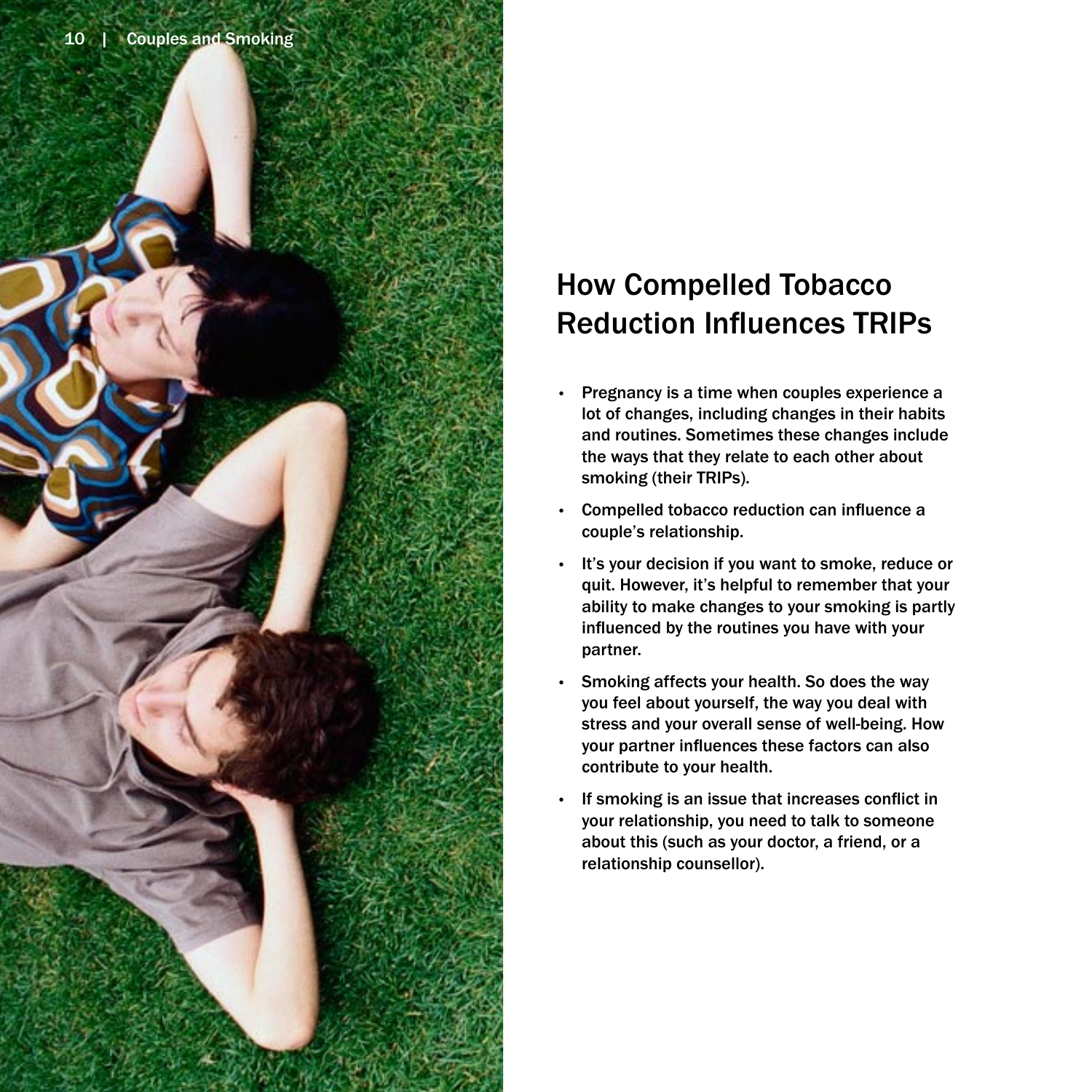### Compelled tobacco reduction causes women to try to reduce or stop smoking.

This can lead to changes in how a couple interacts about smoking. What kinds of changes? The answer depends on the couple's pre-existing TRIPs.

Some things that many couples have experienced are listed below:

#### *Couples with an Accommodating TRIP*

- Partners encourage women to reduce or stop smoking, but accept and support the women's goals and decisions about reducing or stopping smoking.
- Women openly discuss progress related to reducing or stopping smoking. They feel comfortable asking their partners for support.
- Partners show understanding for slips.
- Couples attempt to reduce or stop smoking together.

#### *Couples with a Disengaged TRIP*

• Women are reminded about the risks of smoking by their partners. This can create tension, especially when partners continue to smoke.

- Women are taken aback and sometimes irritated when partners try to influence their smoking.
- Women begin to ask their partners to reduce or stop smoking.
- Couples often experience increased tension or conflict in their relationship.

#### *Couples with a Conflictual TRIP*

- Partners pay closer attention to women's smoking and increase the pressure to reduce or stop smoking. There may be conflict about smoking.
- Women tend to avoid talking about any difficulties they experience with reducing or stopping smoking.
- Women who are trying to reduce or stop smoking hide their slips from their partners to avoid conflict. They rarely ask their partners for support in changing their smoking behaviour.
- When women stop smoking, couples experience less tension because smoking is now a non-issue.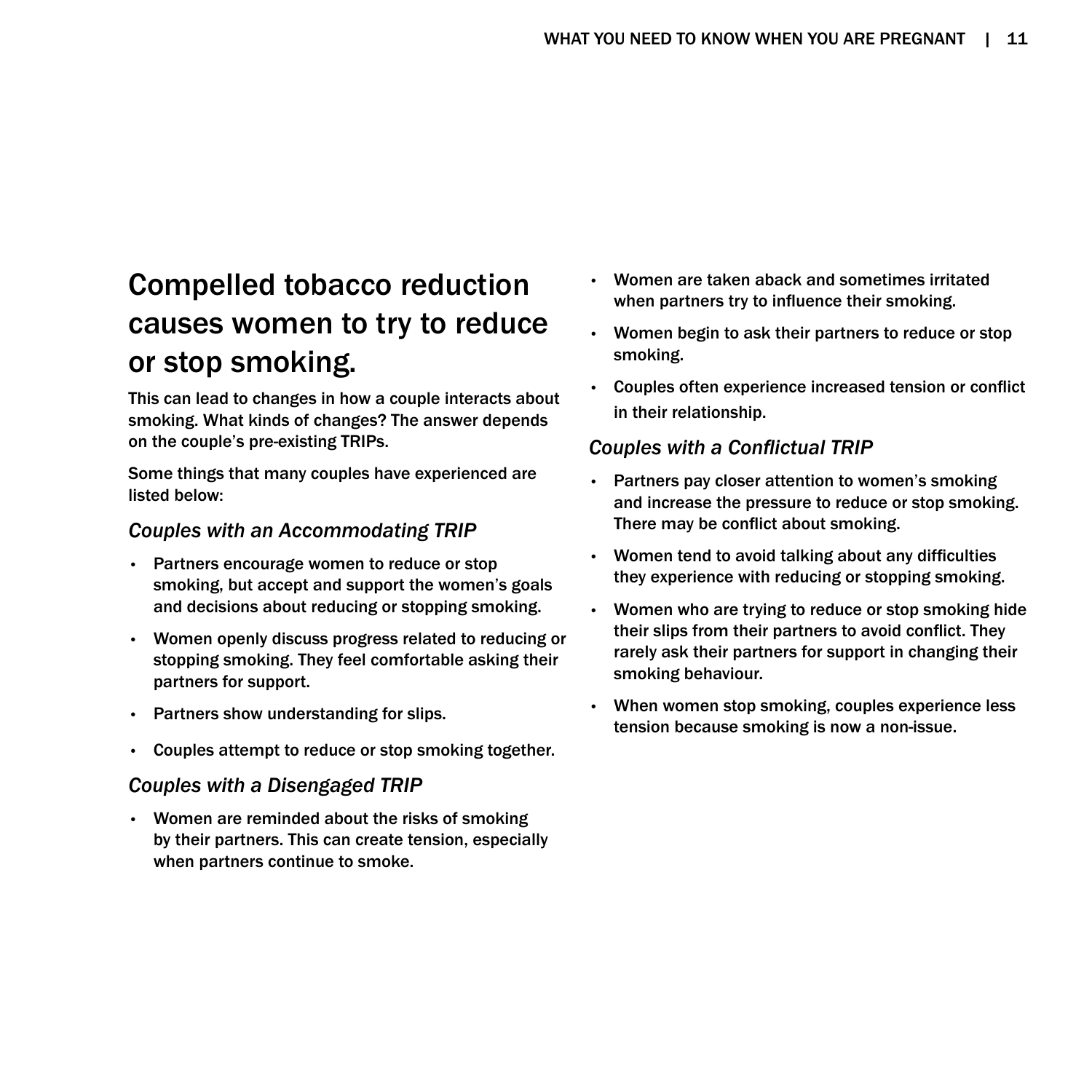### Frequently Asked Questions Frequently Asked Questions I Freq Frequently Asked tions Frequently Asked Questions I Freq Questionsed Questions Frequently Asked Questions I Frequently Asked Questions Frequently Asked Questions I **Questions**

#### Freq How much support will I need to<br>I don't see myself quitting smoking How much support will I need to stop or reduce smoking?

Frequently Asked Cuently Asked Cuently Asked Cuently Asked Cuently Asked Cuently Asked Questions Frequencies Frequencies Frequencies Frequencies Frequencies Frequencies Frequencies Frequencies Frequencies Frequencies Frequ The amount of support that a person needs varies from person to person. Each quit is unique and it is difficult to know how long a person will need support with any withdrawal or cravings.

#### Frequency Asked Questions Frequency Asked Questions Frequency Asked Questions Frequency Asked Questions Frequency Asked Questions Frequency Asked Questions Frequency Asked Questions Frequency Asked Questions Frequency Aske Should my partner and I try to quit smoking at the same time?

Frequently Asked Treaty Asked Couples who stop smoking<br>Talk with your doctor about using nicotine<br>Talk with your doctor about using nicotine Frequence Indy be able to help each other remain<br>
The companions Frequence and Asked Questions Frequently Asked Questions Frequently Asked Questions Frequently Asked Questions Frequently Asked Questions Frequently Asked Qu Yes, if possible. Couples who stop smoking together may be able to help each other remain smoke-free. It can be difficult to stop smoking when someone else in your home continues to smoke.

#### Frequence are there programs available to the last three months of your pregnancy.<br>The last three months of your pregnancy. Are there programs available to help my partner stop smoking?

Frequently Asked Questions Frequently Asked Questions Frequently Asked Questions Frequently Asked Questions Frequently Asked Questions Frequently Asked Questions Frequently Asked Questions Frequently Asked Questions Freque Frequently Asked Questions Frequently Asked Questions I Yes, there are smoking cessation programs for your partner. Consult with your family doctor and/ or look at the resources listed at the end of this booklet.

### Frequently Astop or requently Asked Questions Frequence Asked Questions Frequence Asked Questions Frequence Asked Questions Frequence Asked Questions Frequence Asked Questions Frequence Asked Questions Frequence Asked Que Frequently Asked The anifoliation support that a person needs values<br>  $\frac{d}{dx}$  do to reduce the harmful effects of do to reduce the harmful effects of smoking?

Frequently Asked Questions Frequently Asked Questions Frequently Asked Questions Frequently Asked Questions Frequently Asked Questions Frequently Asked Questions Frequently Asked Questions Frequently Asked Questions Freque Yes, there are many things that you can do to reduce the effects of smoking. These include the following:

- Frequently Asked Cuestions Frequently Asked Cuestions Frequently Asked Asked Questions Frequently Asked Questions Frequently Asked Questions Frequently Asked Questions Frequently Asked Questions Frequently Asked Questions Get into the habit of smoking outside. Then when the baby comes home, you'll be used to smoking outdoors and not inside.
	- Talk with your doctor about using nicotine replacement therapy.
- when someone eise in your nome continues to example. Try smoking only part of each cigarette such as three-quarters of it instead of the whole Frequencies Frequently Asked Questions Frequently Asked Questions Frequently Asked Questions Frequently Asked Questions Frequently Asked Questions Frequently Asked Questions Frequently Asked Questions Frequently Asked Ques • Try smoking only part of each cigarette — such as three-quarters of it — instead of the whole cigarette.
	- Work toward reducing or quitting smoking in the last three months of your pregnancy.
- Frequence are smoking cessation programs for the section of the contract Question Superintendence Questions Frequently Asked Questions Frequently Asked Questions Frequently Asked Questions Frequently Asked Questions Freque Exercise. Eat a well-balanced diet. Get enough rest.

Frequently Asked Questions Frequently Asked Questions I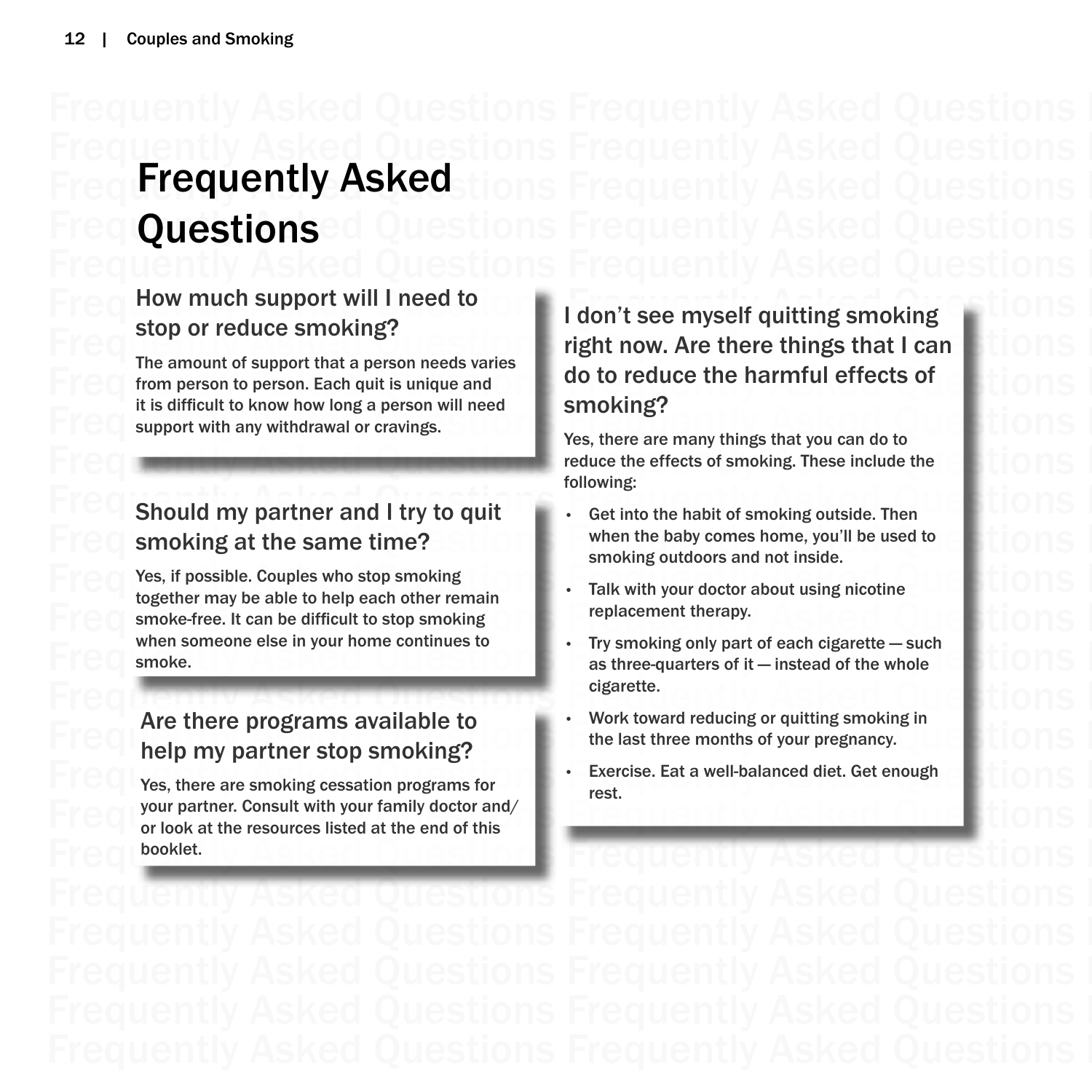# Frequently Asked Questions Frequently Asked Questions

#### Frequently Asked Questions Frequently Asked Questions Frequently Asked Questions What can I ask my partner to do to help me reduce or stop smoking?

- Frequently  $\alpha$  asked  $\alpha$  as the position of  $\alpha$  as the contract  $\alpha$  as the contract  $\alpha$  as the contract  $\alpha$  as  $\alpha$  as  $\alpha$  as  $\alpha$  as  $\alpha$  as  $\alpha$  as  $\alpha$  as  $\alpha$  as  $\alpha$  as  $\alpha$  as  $\alpha$  as  $\alpha$  as  $\alpha$  as  $\alpha$  as • You can ask your partner to help distract you from activities or habits that act as triggers for you to smoke. For example, if you usually smoke after supper while watching TV, you could both go out for walk or a drive instead.
- Frequently Can help, ask them to help with tasks such the main go on the three models.<br>The psychological withdrawal from nicotine If you smoke because of stress, tell your partner you need time to relax. If your partner asks how they can help, ask them to help with tasks such as household chores, taking care of the new baby or other children. This way they can help to reduce your stress.
	- If your partner smokes, you can ask your partner to not smoke in front of you, to not leave cigarettes or ashtrays inside the house and to empty ashtrays often.

#### Frequents it possible to change my TRIP?<br>Asked Questions Frequently Asked Questions Frequently Asked Questions Frequently Asked Questions Frequently As Is it possible to change my TRIP?

Frequently Ass. When a woman understands the TRIP that she **WIND CALL CONSIGER MYSELT A NON-**<br>Frequently and her partner have developed around smoking, **Symoker?** Frequently She can decide to make changes – in the way<br>She talks about smoking and in the routines that This also varies. Some people consider themselves Frequently Asked Questions Frequencies Frequencies Frequencies Frequencies Transfer as a computer of the participate in interactions involving smoking.<br>The computer of the participate in interactions involving smoking. Frequently Asked Questions For example, partners could change their smoking<br>Frequently Asked Questions Frequently Asked Questions Frequently Asked Questions Frequently Asked Questions Fr Yes. When a woman understands the TRIP that she and her partner have developed around smoking, she can decide to make changes – in the way she talks about smoking and in the routines that influence her smoking. She can decide to talk to her partner about how TRIPs affect her smoking. A partner may decide to support a woman's efforts to reduce or stop smoking by changing the way they participate in interactions involving smoking. For example, partners could change their smoking routines, or co-quit.

#### Frequently Asked Questions Frequently Asked Questions Frequence or Stop Smoking?<br>The question of Asked Questions Frequence Asked Questions Frequence Asked Questions Frequence Asked Questions How long does it usually take for a smoker to be free of addiction?

Frequently Asked Outside Cuestions Frequently Asked Asked Cuestions Frequently Asked Questions Frequently Asked Questions Frequently Asked Questions Frequently Asked Questions Frequently Asked Questions Frequently Asked Qu Frequently Asked Questions Frequently Asked Questions Frequently Asked Questions Frequently Asked Questions Frequently Asked Questions Frequently Asked Questions Frequently Asked Questions Frequently Asked Questions Freque Frequently as in the security of the security of the security Asked Cuestions Frequently Asked Questions Frequently Asked Questions Frequently Asked Questions Frequently Asked Questions Frequently Asked Questions Frequent The time for physical withdrawal from nicotine varies from person to person. So do the symptoms. However, many people feel the most difficult time is the first couple of days. Usually the withdrawal symptoms lessen after three to four days, but they might go on for two or three weeks.

Frequently also varies from person to person. It may last<br>Frequently also varies from person to person. It may last<br>also varies from person to person. It may last<br>also varies from person to person. It may last Frequently Asked Questions Frequently Asked Questions Frequency Asked Questions Frequency Asked Questions Frequency Asked Questions Frequency Asked Questions Frequency Asked Questions Frequently Asked Questions Frequently Frequently Asked Question Asked Duestion Control of you, to not<br>
Leave cigarettes or ashtrays inside the house<br>
Situations. However, it can help to have a plan for and to empty ashtrays often.<br>
what you can do instead of smoke when you find<br>
wourself in settings that could trigger your smoking Frequently Asked Questions Frequent Settings that could trigger your smoking.<br>Frequently Asked Questions Frequencies of the questions Frequencies of As The psychological withdrawal from nicotine also varies from person to person. It may last longer than a couple of weeks. It's important to remind yourself why you are quitting and try to avoid places or situations that you associate with smoking. Sometimes you can't avoid familiar situations. However, it can help to have a plan for what you can do instead of smoke when you find yourself in settings that could trigger your smoking.

#### When can I consider myself a nonsmoker?

Frequently Asked Questions Frequently Asked Questions Frequently Asked Questions Frequently Asked Questions Frequently Asked Questions Frequently Asked Questions Frequently Asked Questions Frequently Asked Questions Freque Frequently Asked Treatment about how that safed the showing.<br>The Asked Question spaking the way and the way and the substitute of the Manus Smokers but realize there is always a possibility of This also varies. Some people consider themselves to be non-smokers when they feel no temptation to smoke and their confidence about not smoking is 100 percent. Others may consider themselves nonsmokers but realize there is always a possibility of returning to smoking.

Frequent<del>ly Asked Questions Fr</del>equently Asked Questions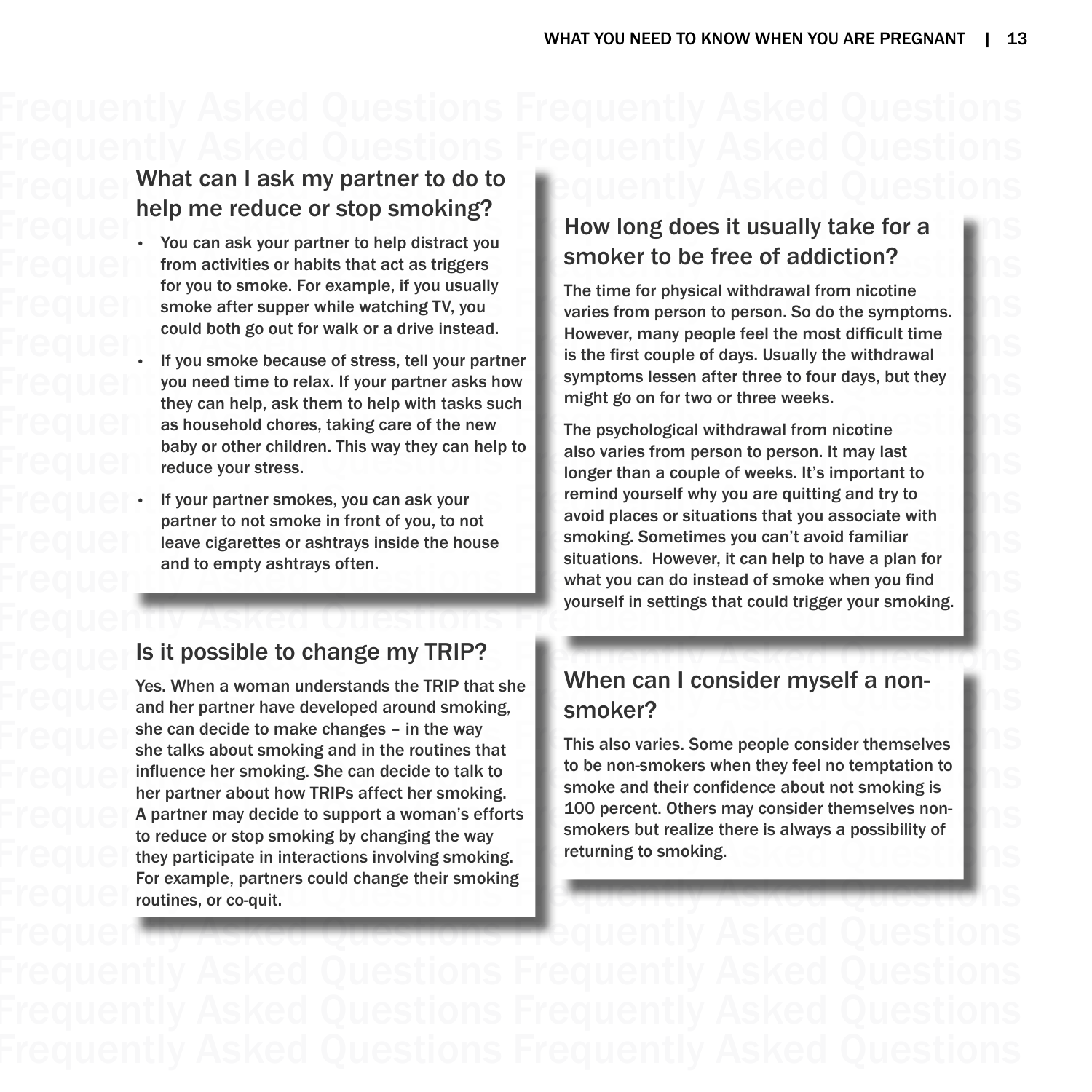#### Freq other people, including my partner, Frequently Asked Questions I Freq think reducing or stopping smoking  $\begin{array}{c} \blacksquare$  How does it benefit me to be aware  $\blacksquare$   $\blacksquare$   $\blacksquare$   $\blacksquare$   $\blacksquare$   $\blacksquare$   $\blacksquare$   $\blacksquare$   $\blacksquare$   $\blacksquare$   $\blacksquare$   $\blacksquare$   $\blacksquare$   $\blacksquare$   $\blacksquare$   $\blacksquare$   $\blacksquare$   $\blacksquare$   $\blacksquare$ Frequently Asked  $\epsilon$  is easy for pregnant women. Is this Reducing or stopping smoking is not always easy. Other people, including my partner, think reducing or stopping smoking is easy for pregnant women. Is this true?

Although Some pregnant women are able to reduce<br>or stop smoking, others find it very difficult to do<br>the diversions of the present of the present of the present of the present of the present of the present of the present o Frequence of the proceed.<br>Frequence of the proceed. Although some pregnant women are able to reduce or stop smoking, others find it very difficult to do so. People often have to go through many attempts before they succeed.

Frequently Asked Question Secondary Asketions Frequently Asked Questions Frequently Asked Questions Frequently Asked Questions Frequently Asked Questions Frequently Asket Asketions Frequently Asketions and addition to pico Frequently Asked Question to incount can make it very annount.<br>
What can I do if my partner is<br>
different for we need who are prefected than for Even when women want to stop their smoking, an addiction to nicotine can make it very difficult. Withdrawal symptoms from nicotine are no different for women who are pregnant than for other women.

 $\blacksquare$  Fig.  $\heartsuit$  There is evidence that women can have a more<br>difficult time stopping smoking than men<br>difficult time stopping smoking than men<br>ask your partner to stop pressuring you Frequencies and the stopping smoking than men<br>because smoking can become an important part<br>of the contract part of the property Asked Questions Frequencies Frequencies Frequencies Frequencies Frequencies<br>of the property as Frequently Asked as part of their social lives and as a way discuss your smoking and that you are working and  $\sim$  10 MS Frequently Asked Questions Stress. But often the social aspects of the contributions issue on your omit.<br>The computations of the control of the control of the control of the control of the control of the control of the con Frequently Asked Questions Therefore, for some women, quitting smoking<br>
is not just about dealing with nicotine withdrawal in situation where you feel pressure, you can Frequently Asked Questions Frequently Asked Questions Frequently Asked Questions Frequently Asked Questions Frequently Asked Questions Frequently Asked Questions Frequently Asked Questions Frequently Asked Questions Freque There is evidence that women can have a more difficult time stopping smoking than men because smoking can become an important part of women's lives. Both men and women may smoke as part of their social lives and as a way of reducing stress. But often the social aspects of smoking are more important for women than for men. Therefore, for some women, quitting smoking is not just about dealing with nicotine withdrawal but about creating new ways of socializing and coping with stress.

### How does it benefit me to be aware of my smoking routines and TRIP?

Frequency true?<br>Although some pregnant women are able to reduce as a couple can help you change a tobacco-related Reducing or stopping smoking is not always easy. Knowing about your tobacco routines and your TRIP as a couple can help you change a tobacco-related behaviour.

#### Frequently Asked Questions Asked Questions Frequently Asked Questions Frequency Asked Questions Frequency Asked Questions Frequency Asked Questions Frequency Asked Questions Frequency Asked Questions Frequency Asked Questi What can I do if my partner is pressuring me to reduce or stop smoking?

- You can ask your partner to stop pressuring you.
- You can tell your partner that you do not want to discuss your smoking and that you are working on this issue on your own.
- You can try to go to fewer events where you might be exposed to more pressure. If you are in situation where you feel pressure, you can remove yourself from it.
- Frequently Asked Questions Asked Questions Frequently Asked Questions Frequently Asked Questions Frequently Asked Questions Frequently Asked Questions Frequently Asked Questions Frequently Asked Questions Frequently Asked *• If you feel unsafe, get help* from any resources you have available (family, friends, community organizations, etc.).

Frequently Asked Questions Frequently Asked Questions Frequently Asked Questions F Frequently Asked Questions Frequently Asked Questions I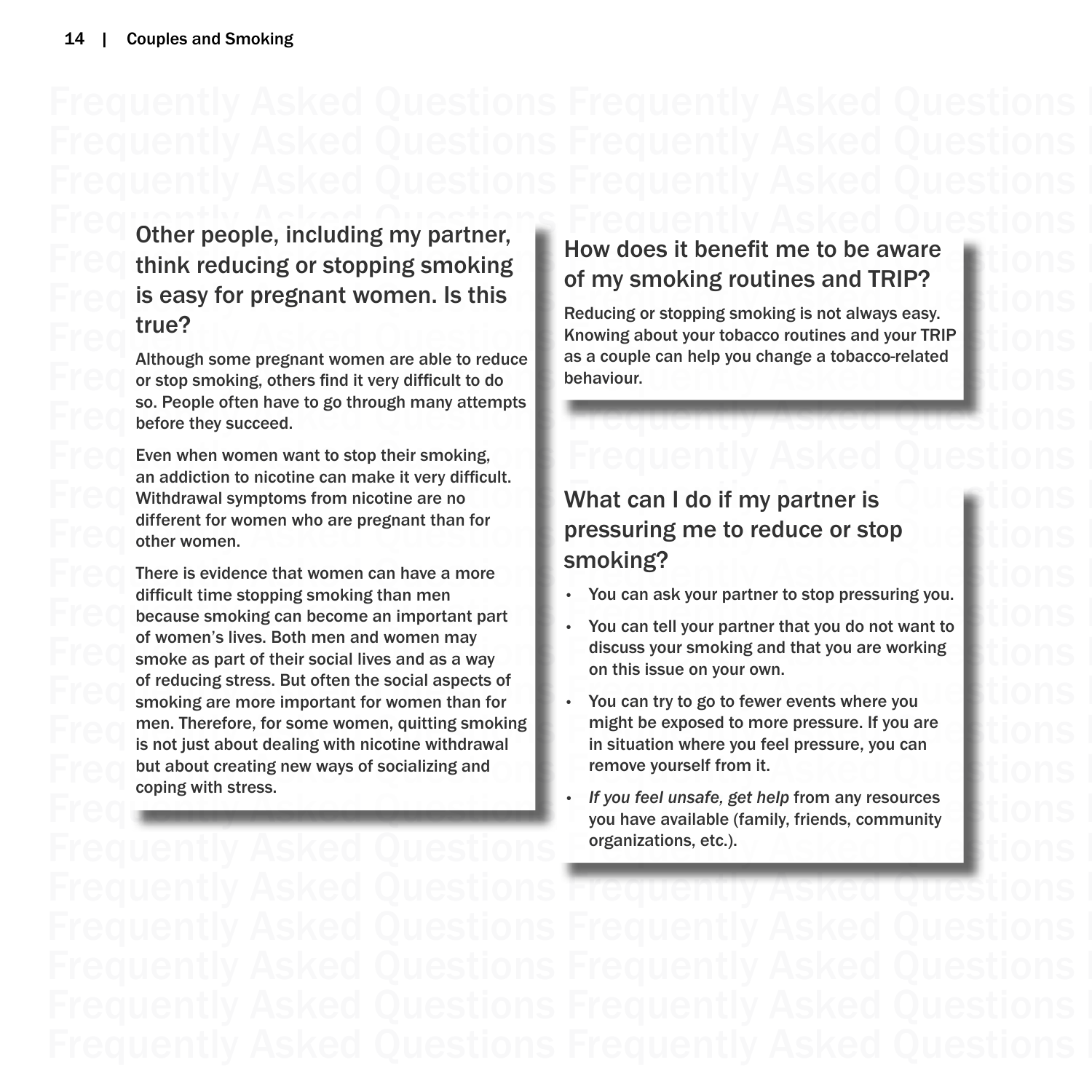#### Frequently and the Lations of a state of the second Frequently Asked Questions Frequently Asked Questions Frequently as a pring and the topic of smoking it  $\mathbb{F}_\mathbb{R}$  frequently Asked Questions  $\mathbb{F}_\mathbb{R}$ What do I do if any time my partner brings up the topic of smoking it ends up being an argument?

Frequently  $\frac{1}{2}$  Frequently assumed the  $\frac{1}{2}$  Frequently Asked Questions Frequently althen you can develop strategies to deal with the **Frequently Asked Questions** Frequently asked as the properties of the contract as the contract of the contract of the properties and the contract questions of the contract of the contract of the contract of the contract of the contract of the contrac Frequently asked as the pullet and help and they keep in mind a couple of places where<br>they can go until the situation has calmed down You can use this opportunity to: Frequently can go until the situation has calmed down.<br>
Other women, to avoid an argument, simply agree Stop smoking. If you feel that now is a good Frequently Asked Questions and Questions Frequently Asked Questions Frequently Asked Questions Frequently Asked Questions Frequently Asked Outsed Questions Frequently Asked Outsed Outsed Outsed Outsed Outsed Outsed Outsed If arguing about smoking is a regular pattern, then you can develop strategies to deal with the situation. For example, some women diffuse the situation by getting some space for themselves. They always know where their purse and keys are, and they keep in mind a couple of places where they can go until the situation has calmed down. Other women, to avoid an argument, simply agree with what their partner is saying. Still others say to their partners, "I am not going to participate in a discussion about smoking right now."

#### Frequently Asked Questions Frequently Asked Questions Frequently Asked Asked Questions Frequences. Frequently  $\mathbf{B}$  and your family members. tell me I should not be smoking because I am pregnant?

Frequently asked Questions of the pregnancy in particular. Some of the healthy things Frequently Asked Questions Frequency in particular. Some of the healthy things Frequently Asked Questions as the questions of that women do because they are pregnant include<br>
getting enough rest, eating a varied diet, eating Transformations Frequently Asked Questions Frequently Asked Frequently, learning how to better deal with stress, Fequently Asked Questions  $\Gamma$   $\approx$ Frequently, Bollog Text of The Control of Text of Asked Questions Frequently Asked Questions Frequently Asked Automobility Asked Automobility Frequently Asked Automobility Asked Automobility of the control of the control o You can remind them that there are many things you do for your health in general and for a healthy pregnancy in particular. Some of the healthy things that women do because they are pregnant include getting enough rest, eating a varied diet, eating regularly, learning how to better deal with stress, exercising gently, going for regular health checkups, beginning to prepare the home for a baby and staying emotionally healthy.

#### What are possible next steps?

You can use this opportunity to:

- Stop smoking. If you feel that now is a good time for you to stop smoking, the resources listed on the next page can help you.
- Frequently Assets Asked Questions about smoking right now."<br>The course Isted on the Table Questions Frequencies Frequencies Frequencies Frequencies Frequencies Frequencies Reduce smoking. The resources listed on the next page can also help with this goal.
- Frequently Asked Questions Frequently asked as  $\mathsf{R}$  and  $\mathsf{R}$ Frequently Asked Questions Frequently Asked  $\Omega$ • Make other changes to improve your health. The Health and Family resources on the next pages can help you and your baby be healthier.
	- Ask for support from your partner, your friends, and your family members.
- Frequently Social Asked Cuestions Frequently Asked  $\sim$  Use other supports in your community such as  $\sim$  Textions Frequencies,  $\sim$  Textions Frequencies are many things Use other supports in your community such as health care providers, social workers, marriage counsellors, etc.

Frequently **Frequently Asked Questions Frequently Asked Questions** Frequently Asked Questions Frequently Asked Questions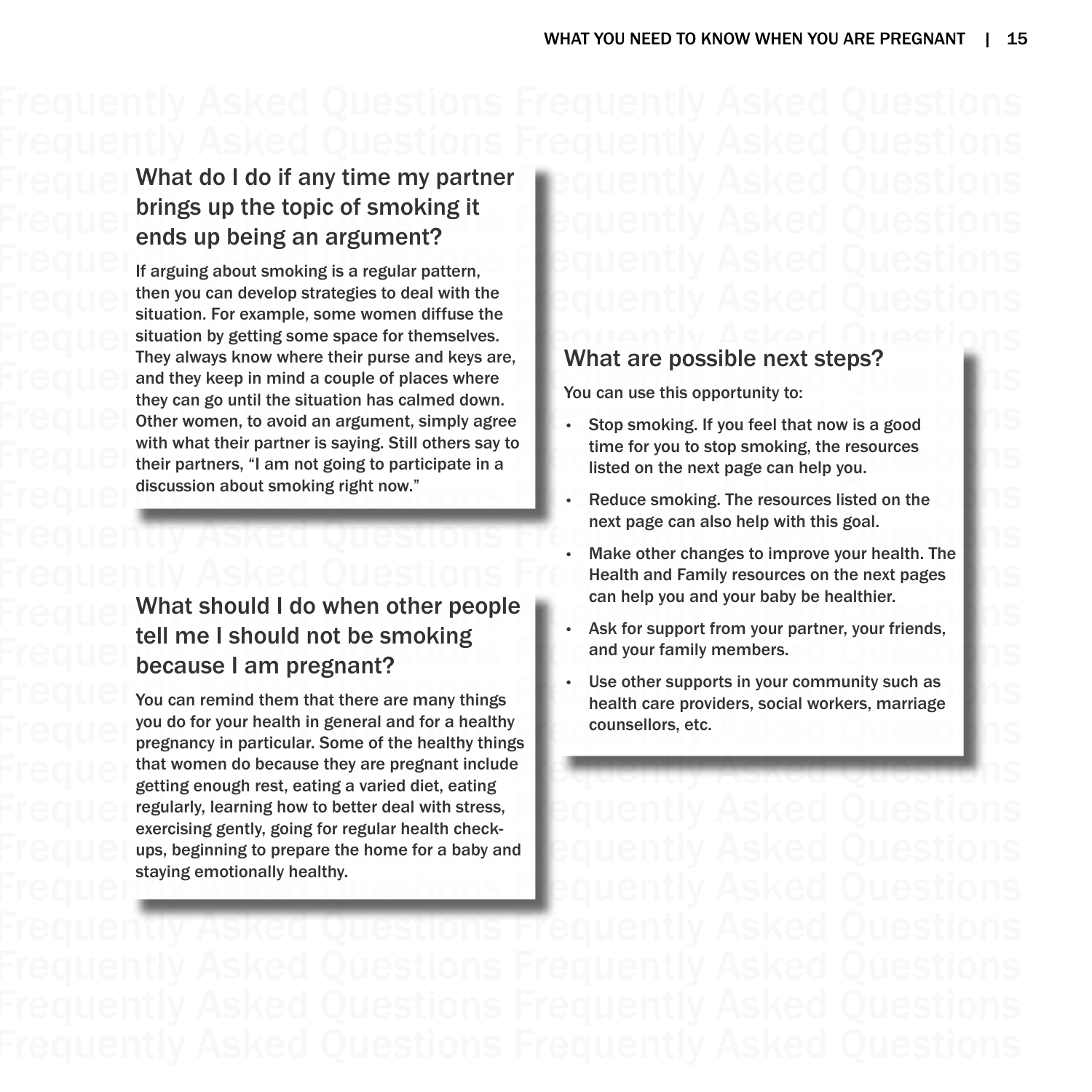### Pregnancy and Smoking Cessation Resources

#### BC Quitline

1-877-455-2233

www.quitnow.ca

Support and information on quitting smoking are available 24 hours a day, 7 days a week to BC residents. Counsellors can give specialized support to pregnant women.

#### Pregnets

#### www.pregnets.ca

The Pregnets website provides up-to-date information on stopping smoking for pregnant women and women with new babies. It also has a toolkit for health care professionals and an anonymous online discussion board.

#### **Motherisk**

1-877-327-4636

www.motherisk.org

Connected to Sick Children's Hospital in Toronto, Motherisk provides online information on the risks of using substances (including tobacco) while pregnant. It also offers telephone counselling for women, and consultation for service providers.

### Other Resources Related to Smoking in Pregnancy

Expecting to Quit: A Best practices review of smoking cessation interventions for pregnant and postpartum girls and women.

www.bccewh.bc.ca/publications-resources/download\_ publications.htm

#### BC Reproductive Care Program Guideline – Tobacco Use in the Perinatal Period

www.rcp.gov.bc.ca/guidelines/Substance\_Use/ Tobacco%20guidelines.pdf

#### PRIMA: Pregnancy-Related Issues in the Management of Addictions

www.addictionpregnancy.ca/lnr/downloads/ PRIMAlaminate.pdf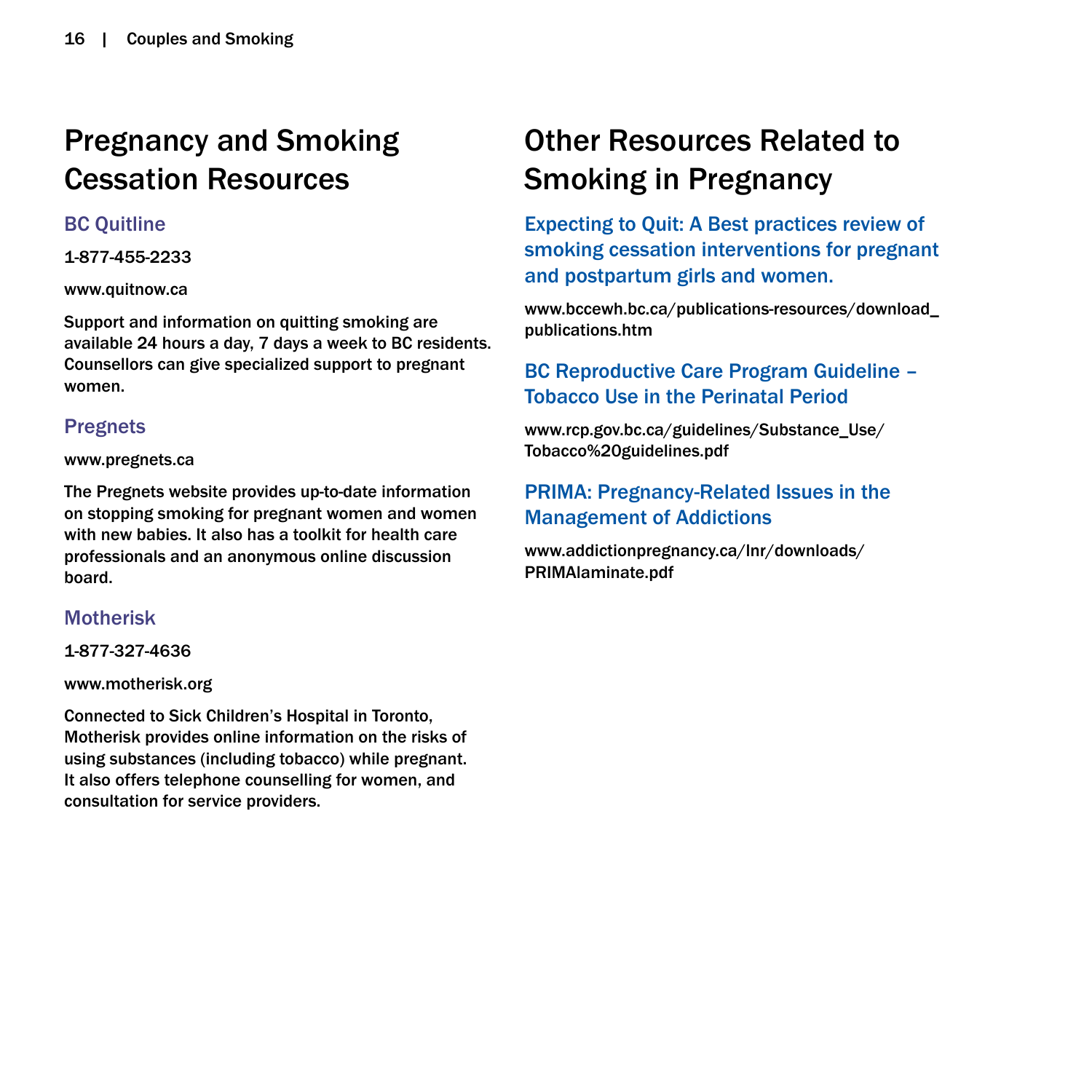### Health and Family Resources

#### BC NurseLine

Provides confidential health care information 24 hours a day at the numbers listed below. Toll-free in BC 1-866-215-4700 In Greater Vancouver 604-215-4700 Deaf and hearing-impaired 1-866-889-4700

www.bchealthguide.org/nurseline.stm

Your local health authority and Public Health Unit

www.health.gov.bc.ca/socsec/contacts.html

Your local Pregnancy Outreach Program (POP)

(Note: For a listing of BC POPs, see: www.bcapop.ca)

Baby's Best Chance: Parents' Handbook of Pregnancy and Baby Care

www.health.gov.bc.ca/cpa/publications/babybestchance.pdf (Note: Hard copies free at local Public Health Units)

ActNow BC

www.actnowbc.ca

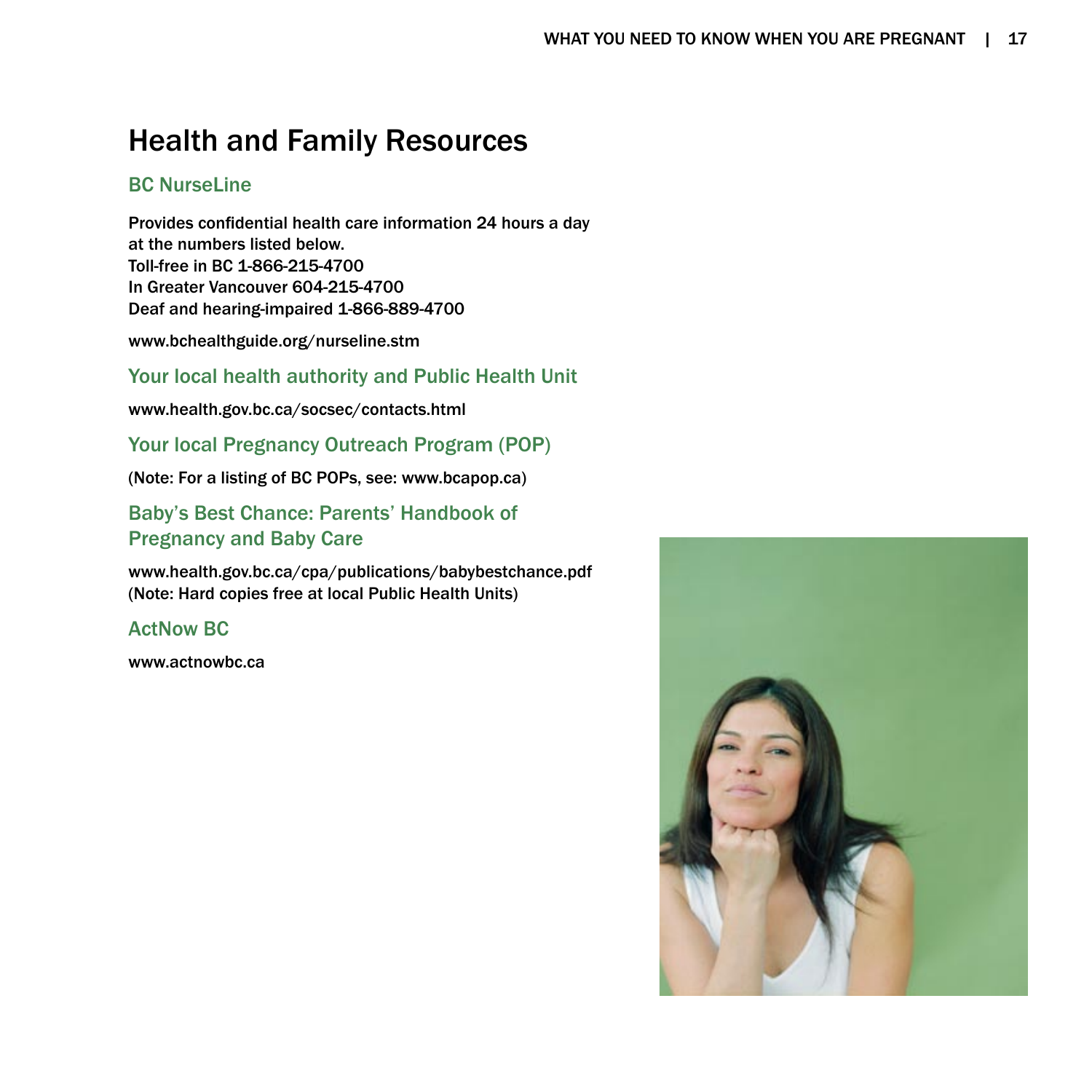This booklet is based on the findings from the Families Controlling and Eliminating Tobacco (FACET) research projects:

#### FACET 1 (2002-2005)

The purpose of this research project was to describe couple dynamics that influence women's tobacco reduction during pregnancy and the postpartum period. The study was conducted in Vancouver, British Columbia. In this study 31 couples were interviewed in the first few weeks following delivery to learn about women's experiences in reducing or stopping smoking during pregnancy and how their partners influenced their tobacco reduction. Approximately 3-6 months later couples were interviewed again to find out how things changed during the postpartum period, and about efforts to minimize the infant's exposure to second-hand smoke. Detailed analysis of the interviews resulted in important findings. Couples' tobacco-related interaction patterns (TRIPs) were described for the first time, as well as women's experiences of compelled tobacco reduction. The findings of this study have been used to form the basis of this information booklet.

#### FACET 2 (2005-2008)

This follow-up study is focused on investigating how mothers, fathers and children influence tobacco use in homes as children transition from infancy to early childhood. In addition, we are also examining men's smoking during their partner's pregnancy and the postpartum period. Interviews are being conducted with new fathers who smoke. In addition, 25 couples will participate in individual interviews at two different time points in the transition from infancy to early childhood: 12-14 months and 24-26 months. Although this study is on-going, we have completed an analysis of men's interview data. Important findings include that although men resist stopping smoking during their partners pregnancy, fatherhood prompts some men to reconsider their resolve to smoke and may be an opportune time to introduce smoking cessation. These results as well as future findings from this study will be used to improve interventions to support tobacco reduction in childbearing families.

*More information about the findings from the FACET projects can be found in the following publications:* 

Bottorff J.L., Kalaw C., Johnson, J.L., Chambers N., Stewart M., Greaves L., (2005). Unraveling smoking ties: how tobacco use is embedded in couple interactions. Research in Nursing Health. 2005 August; 28(4):316-28.

Bottorff J.L., Kalaw C., Johnson J.L., Stewart M., Greaves L., Carey J. (2006). Couple dynamics during women's tobacco reduction in pregnancy and postpartum. Nicotine & Tobacco Research, August; 8(4):499-509.

Bottorff J.L., Oliffe J., Kalaw C., Carey J., Mroz L., (2006). Men's constructions of smoking in the context of women's tobacco reduction during pregnancy and postpartum. Social Science & Medicine, June; 62(12):3096-108. Epub 2006 Jan 18.

Greaves, L., Kalaw, C., & Bottorff, J.L. (2007). Case studies in power and control related to tobacco use during pregnancy. Women's Health Issues, 17(5), 325-332.

If you are interested in participating in our current FACET study, please contact us for more information: FACET Study Coordinator, Phone: (604) 822-0532 or (250) 807-8627 E-mail: Healthyliving.research@ubc.ca and mention the FACET Study in the heading

Funding for this research was provided by the Canadian Institutes for Health Research (CIHR) and the Canadian Tobacco Control Research Initiative (CTCRI).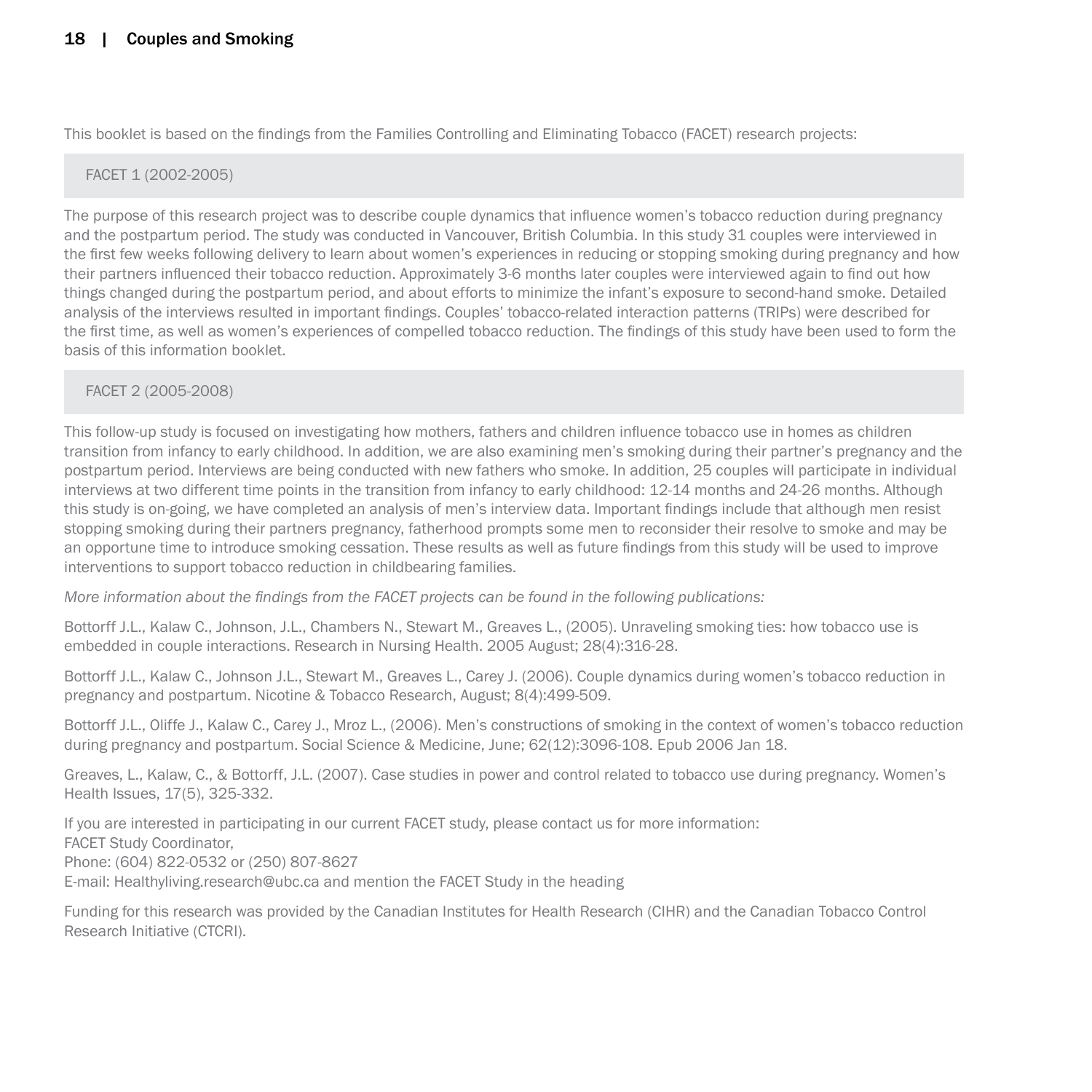This booklet may be downloaded in PDF format from the Healthy Choices in Pregnancy website: www.hcip-bc.org

Print copies of this booklet may be ordered from the Centre for Addictions Research of BC website: www.carbc.ca (Note: Look under ActNow BC products)

Funding for this publication has been provided by the Province of British Columbia.